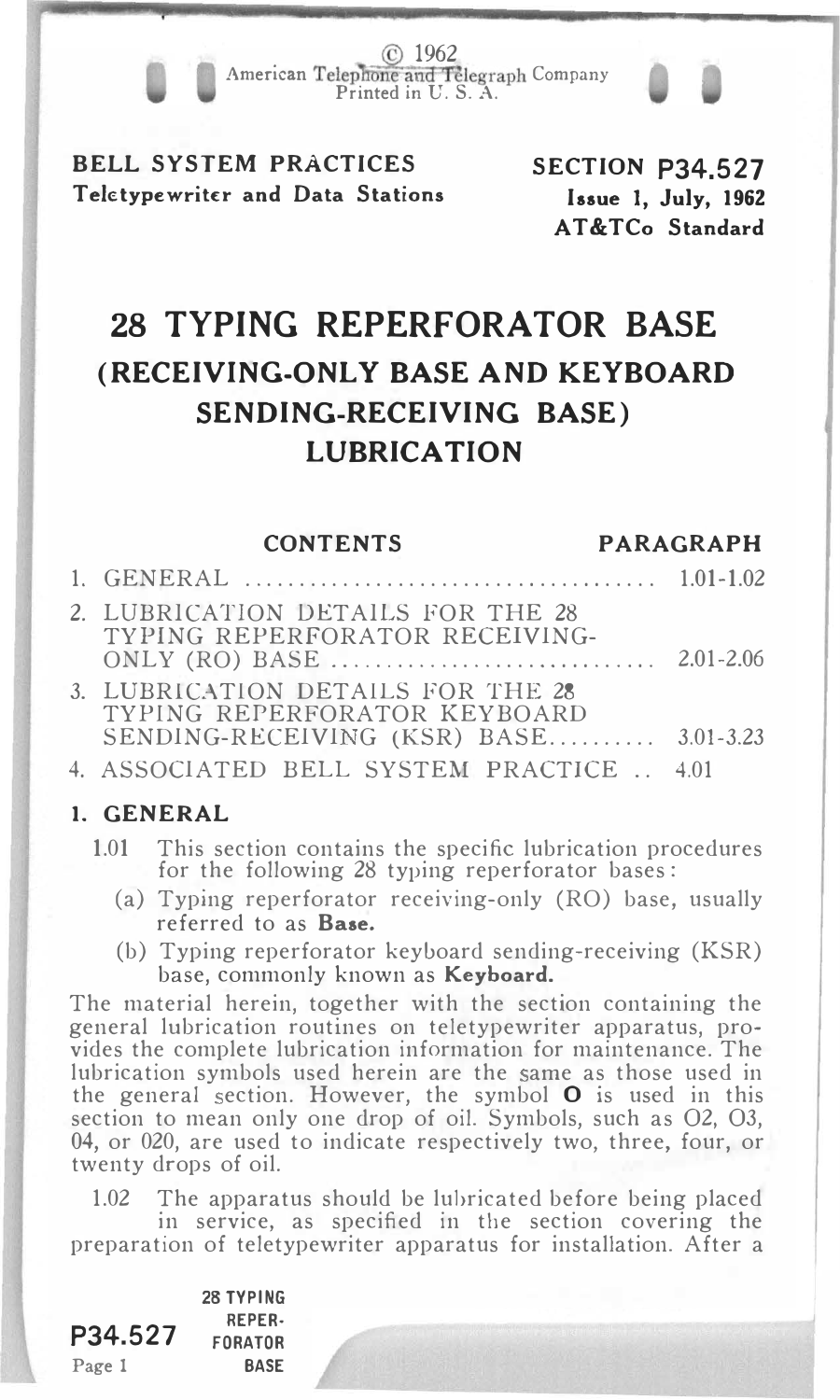few weeks in service, it should be relubricated to make certain that all specified points have lubricant. Thereafter, because of varying conditions at each station, the apparatus should be lubricated as often as specified by local instructions. The following lubrication intervals are suggested as a guide for use under normal operating conditions.

| <b>Operating Speed</b><br>(Words per Minute) | Lubricating Interval<br>(Whichever Occurs First) |  |
|----------------------------------------------|--------------------------------------------------|--|
| 60)                                          | 3000 hours or 1 year                             |  |
| 75                                           | 2400 hours or 9 months                           |  |
| 100                                          | 1500 hours or 6 months                           |  |

#### 2. LUBRICATION DETAILS FOR THE 28 TYPING REPERFORATOR RECEIVING-ONLY (RO) BASE

2.01 Single-mounted RO Baae (Rear View)

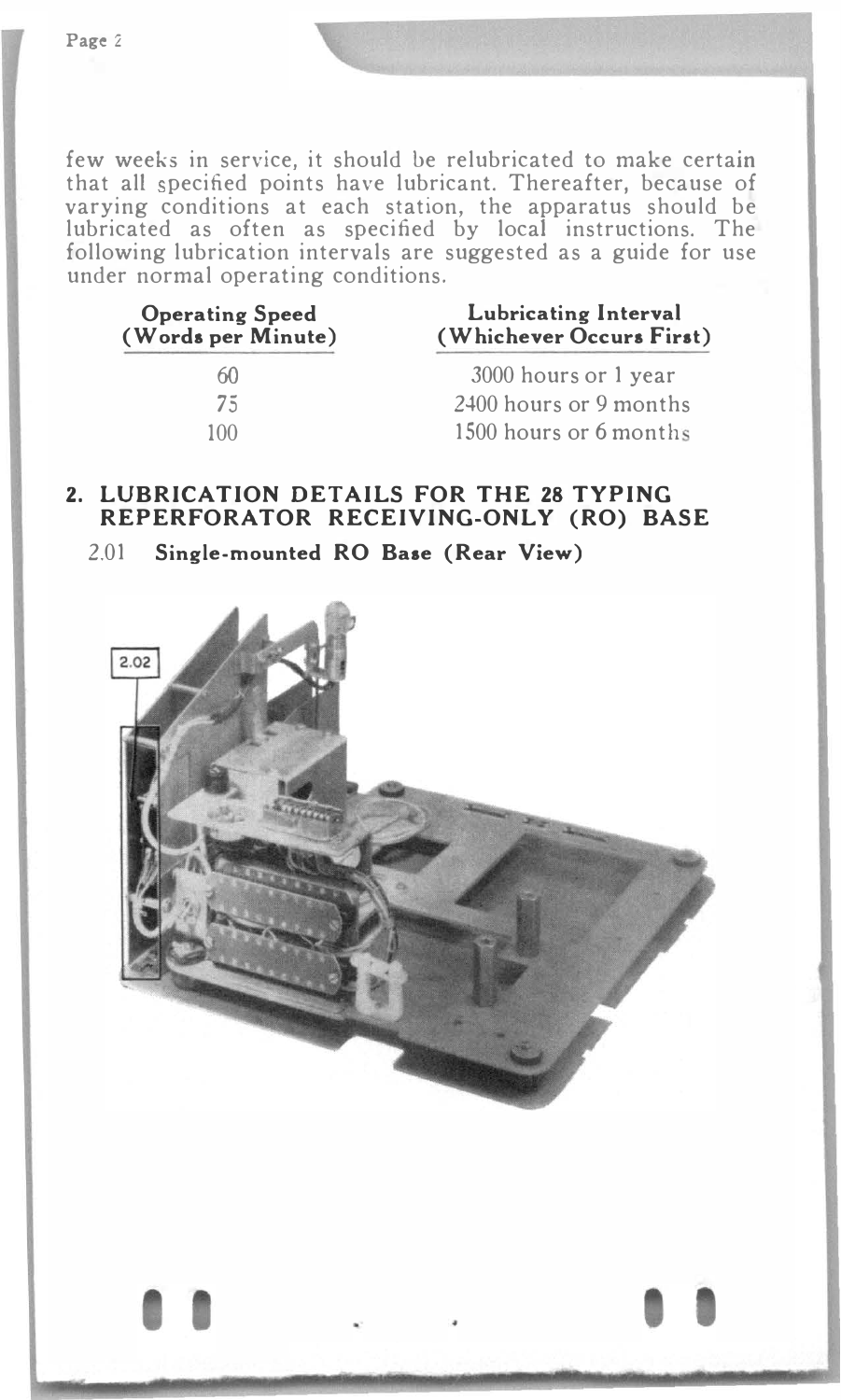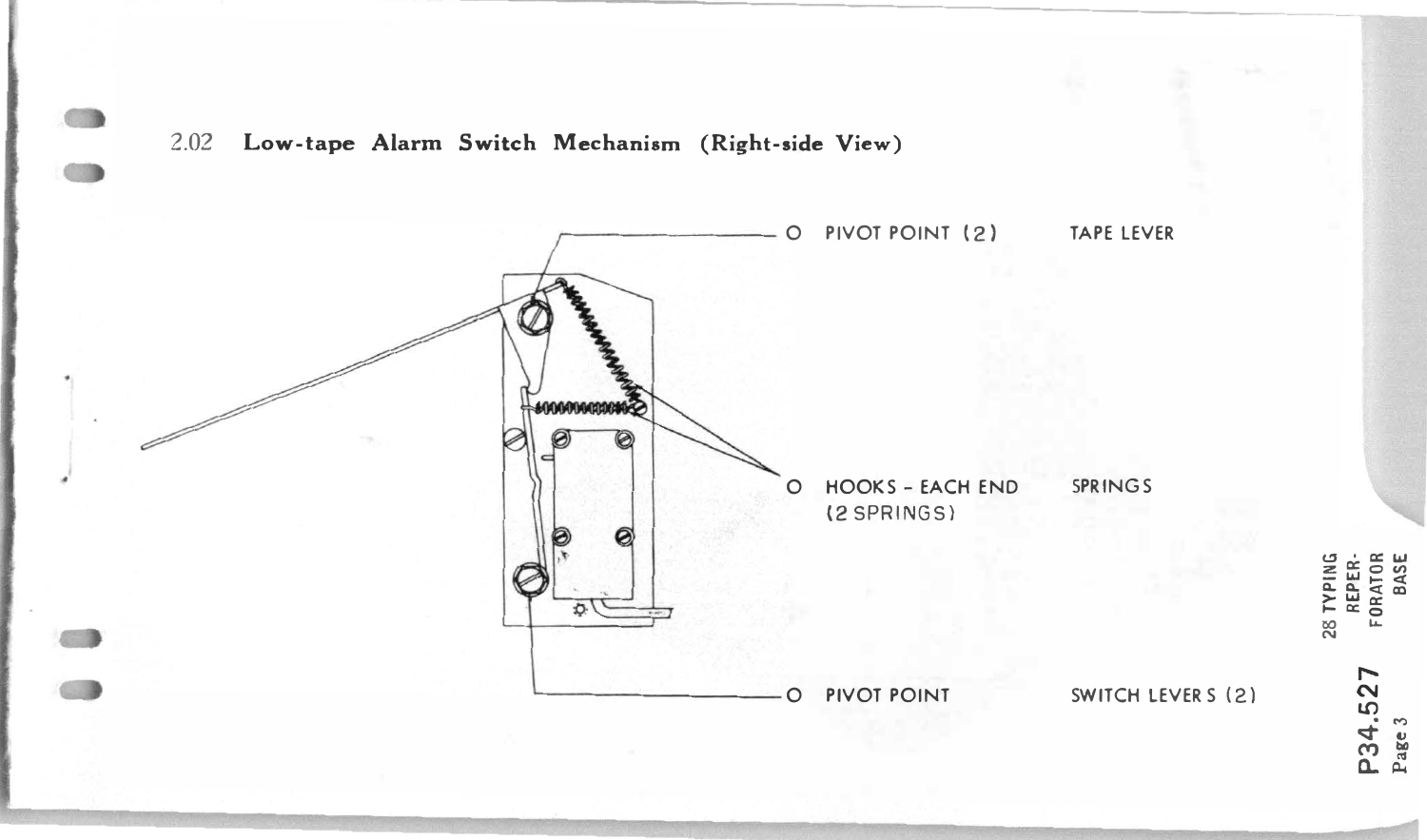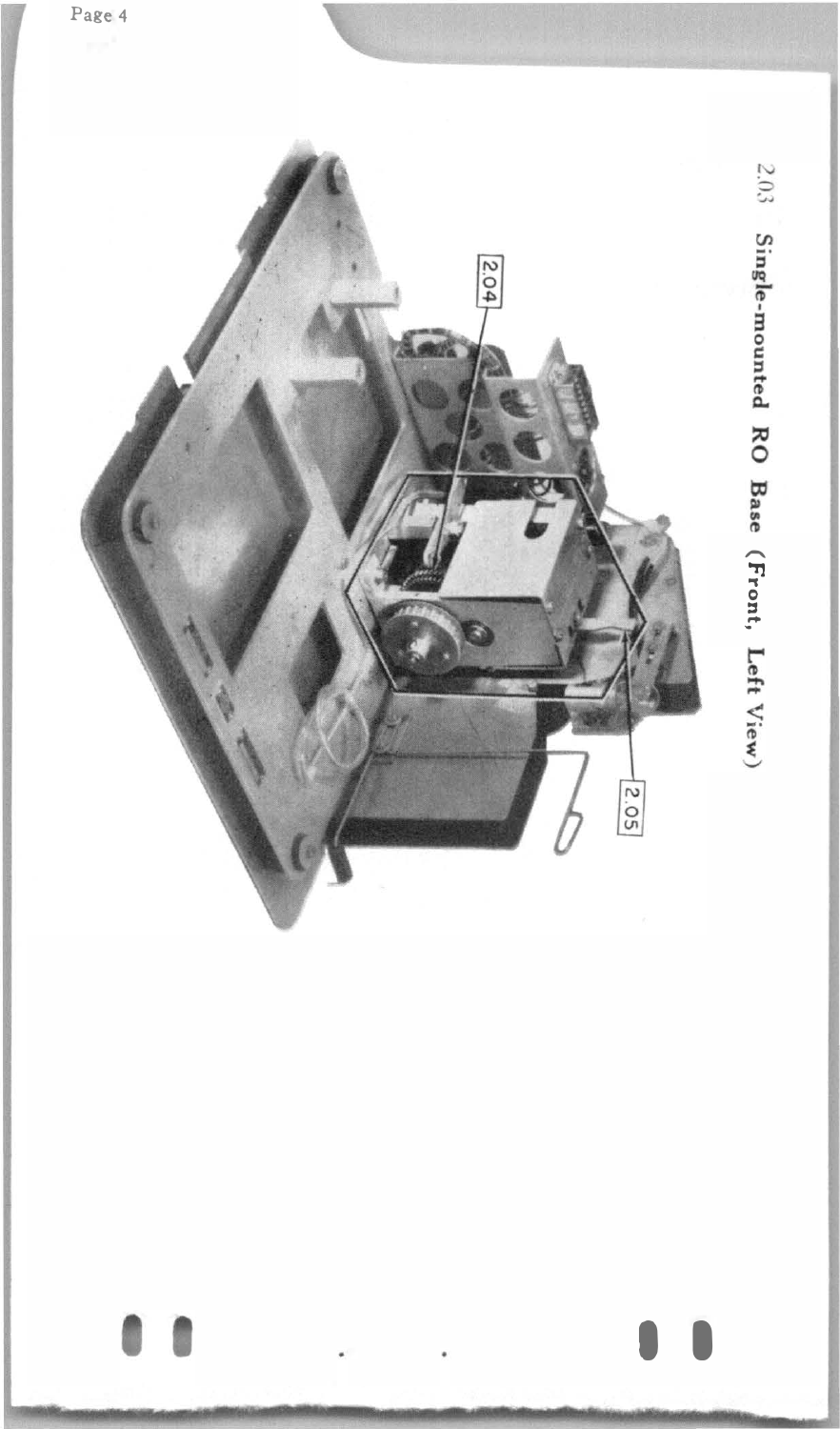

2.04 Variable-speed Drive Mechanism (Top View)

28 TYPING REPER-P34.527 **FORATOR**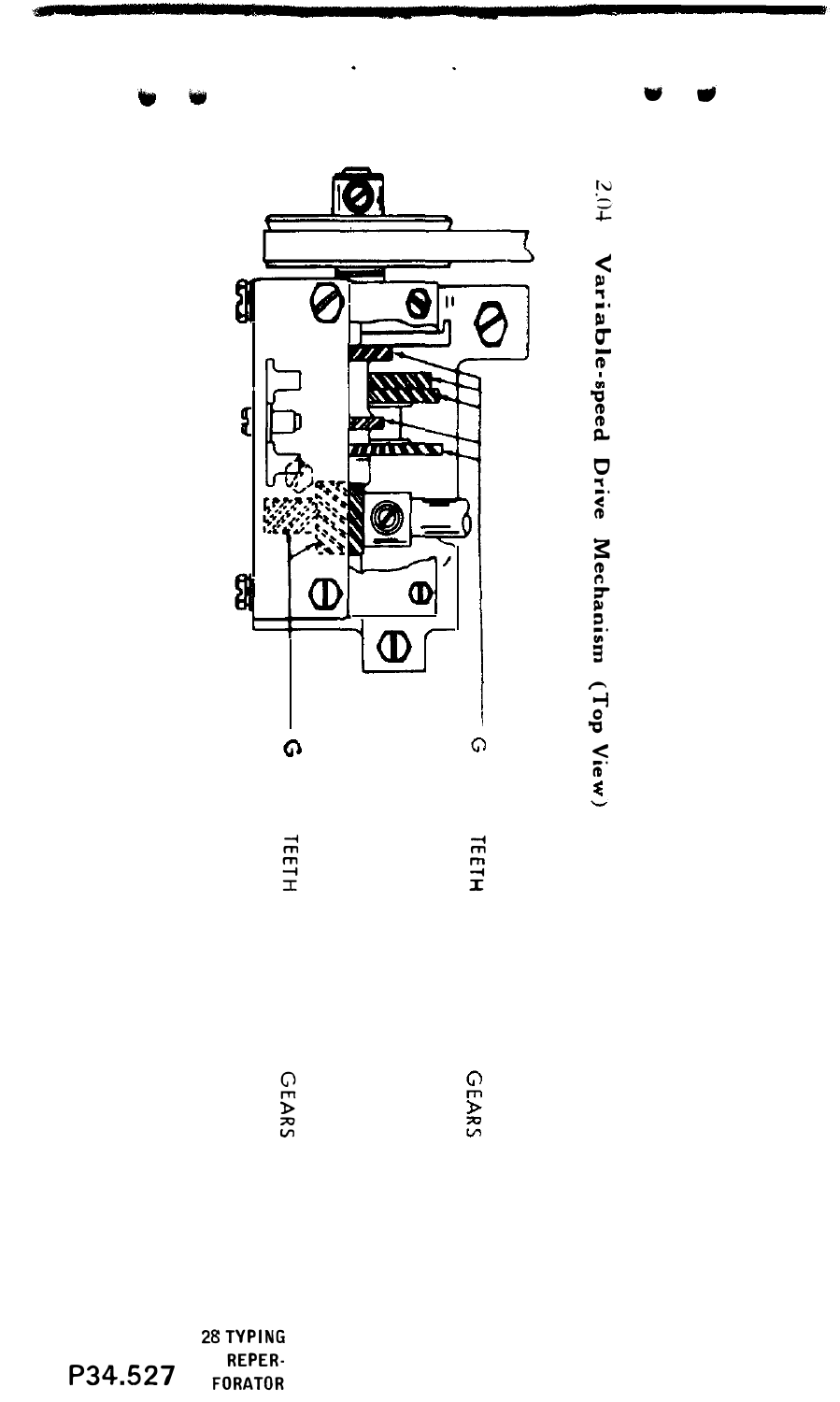- -

- -

#### 2.0S Variable-speed Drive Mechanism (Left-side View)

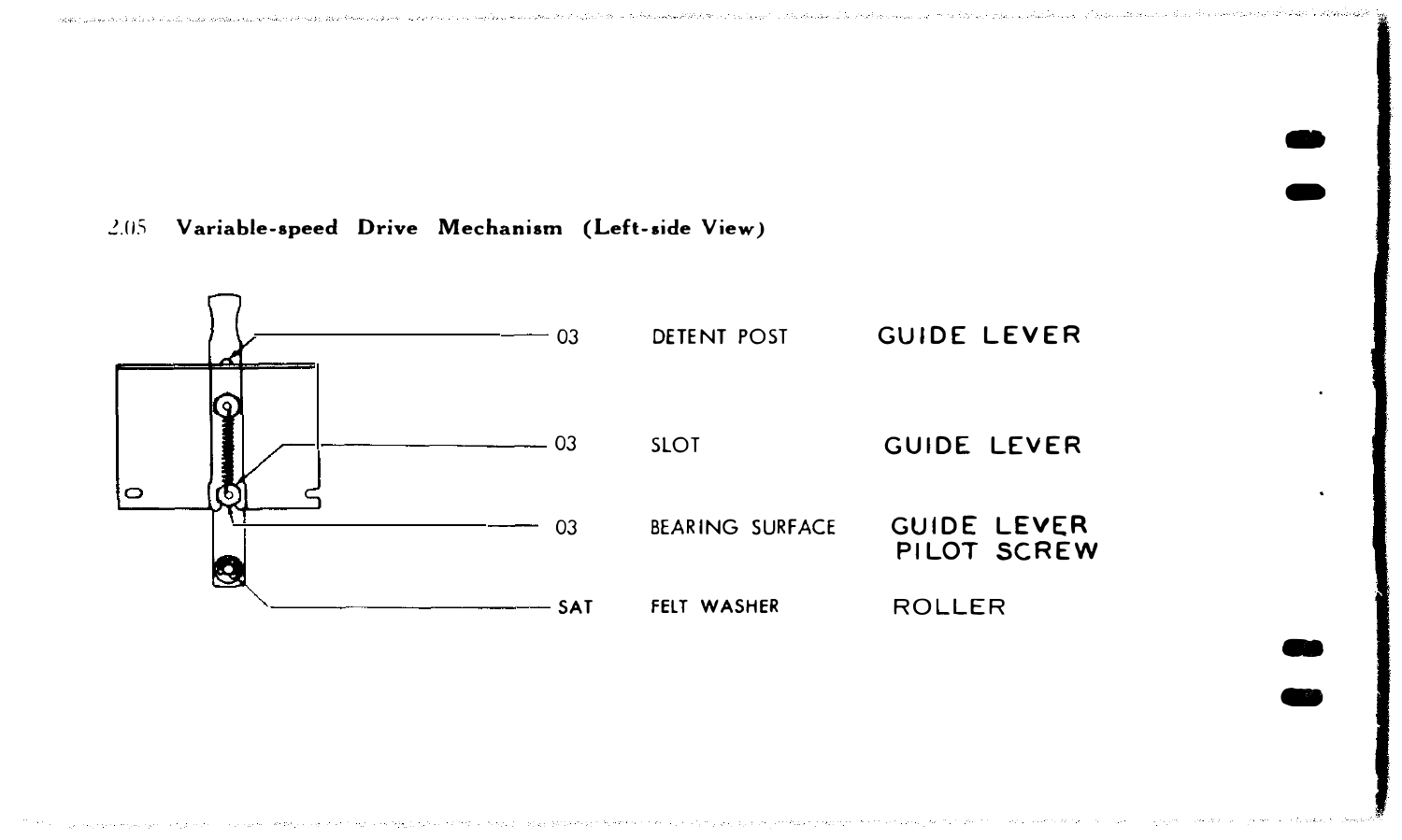

'n

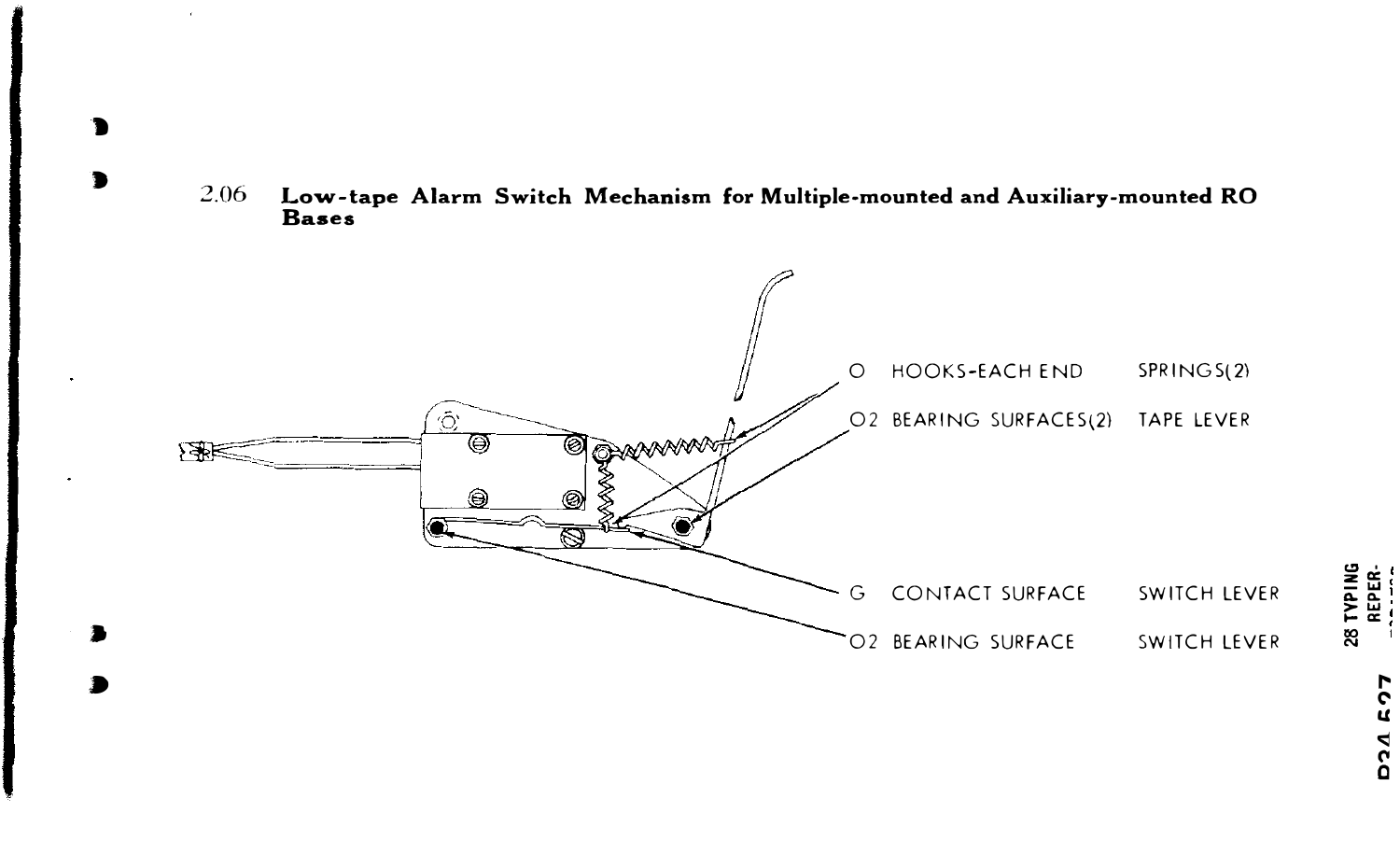#### 3. LUBRICATION DETAILS FOR THE 28 TYPING REPERFORATOR KEYBOARD SENDING-RECEIVING (KSR) BASE

Note: The apparatus should be in upright position for lubrication.

Spacebar Mechanism  $301$ 

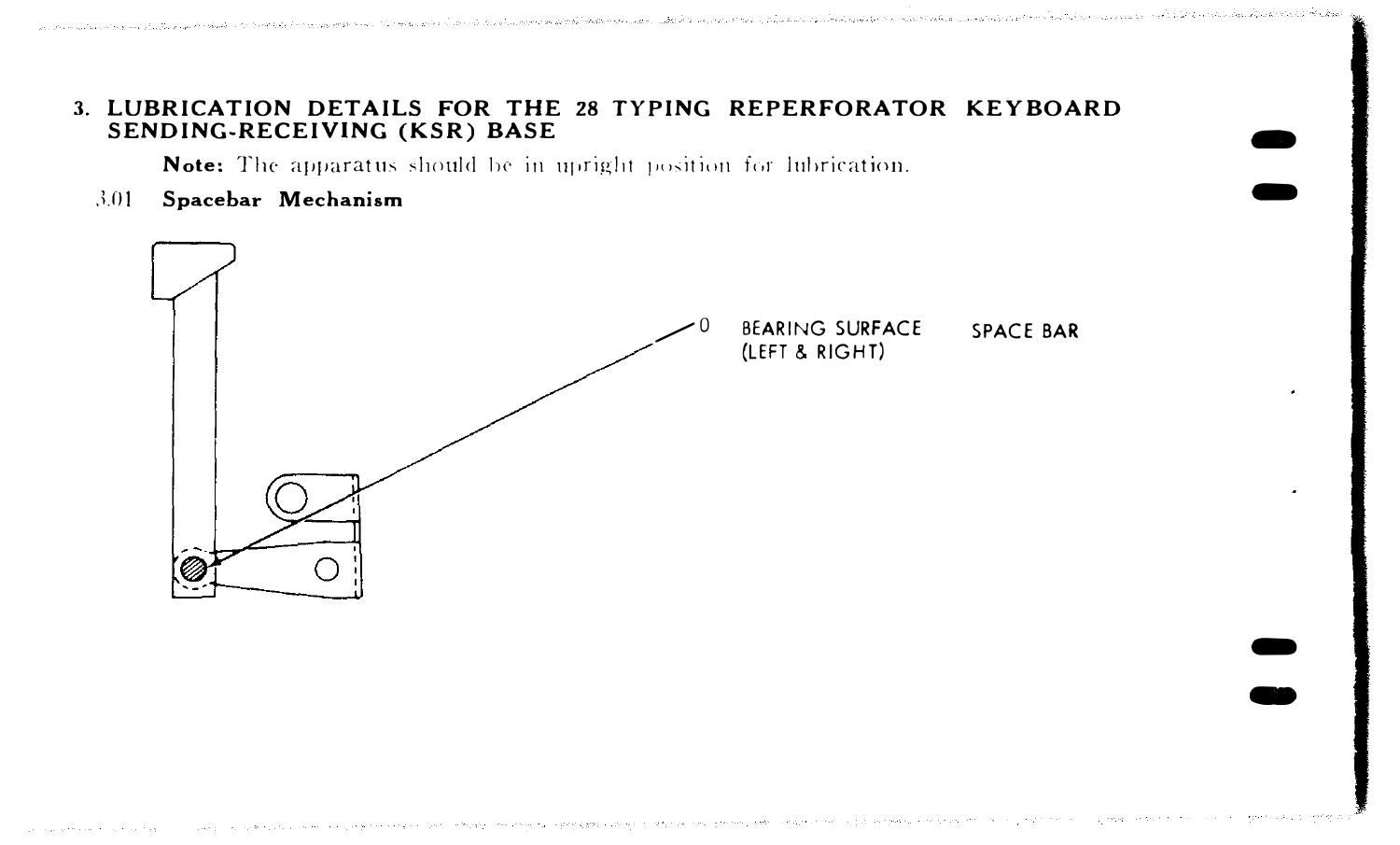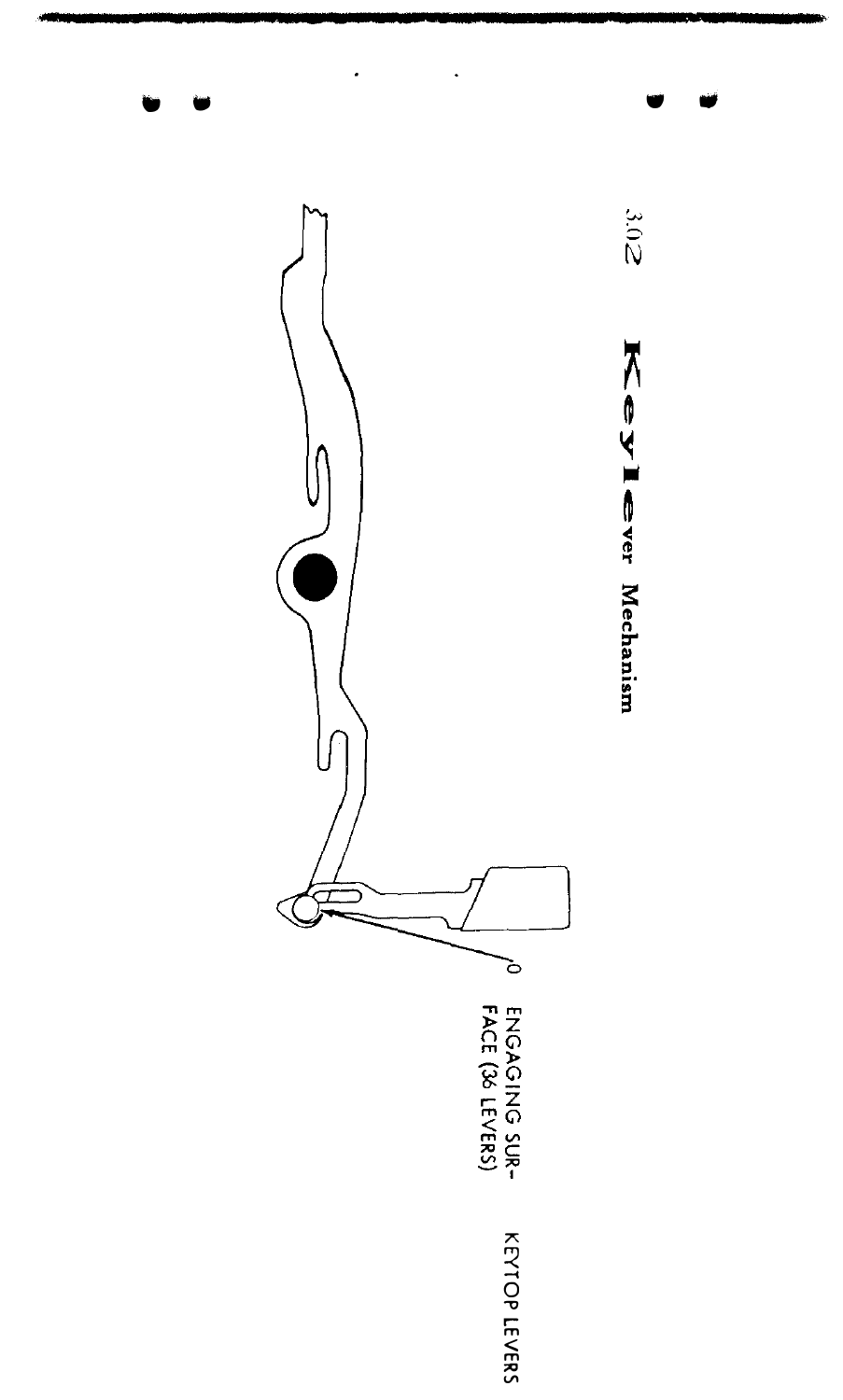recombing the selection of the constant of the constant of the contract of the constant of the constant of the constant of the selection of the constant of the constant of the constant of the constant of the constant of th

 $\bullet$  $\bullet$ 

� ...

#### Break Lever Mechanism

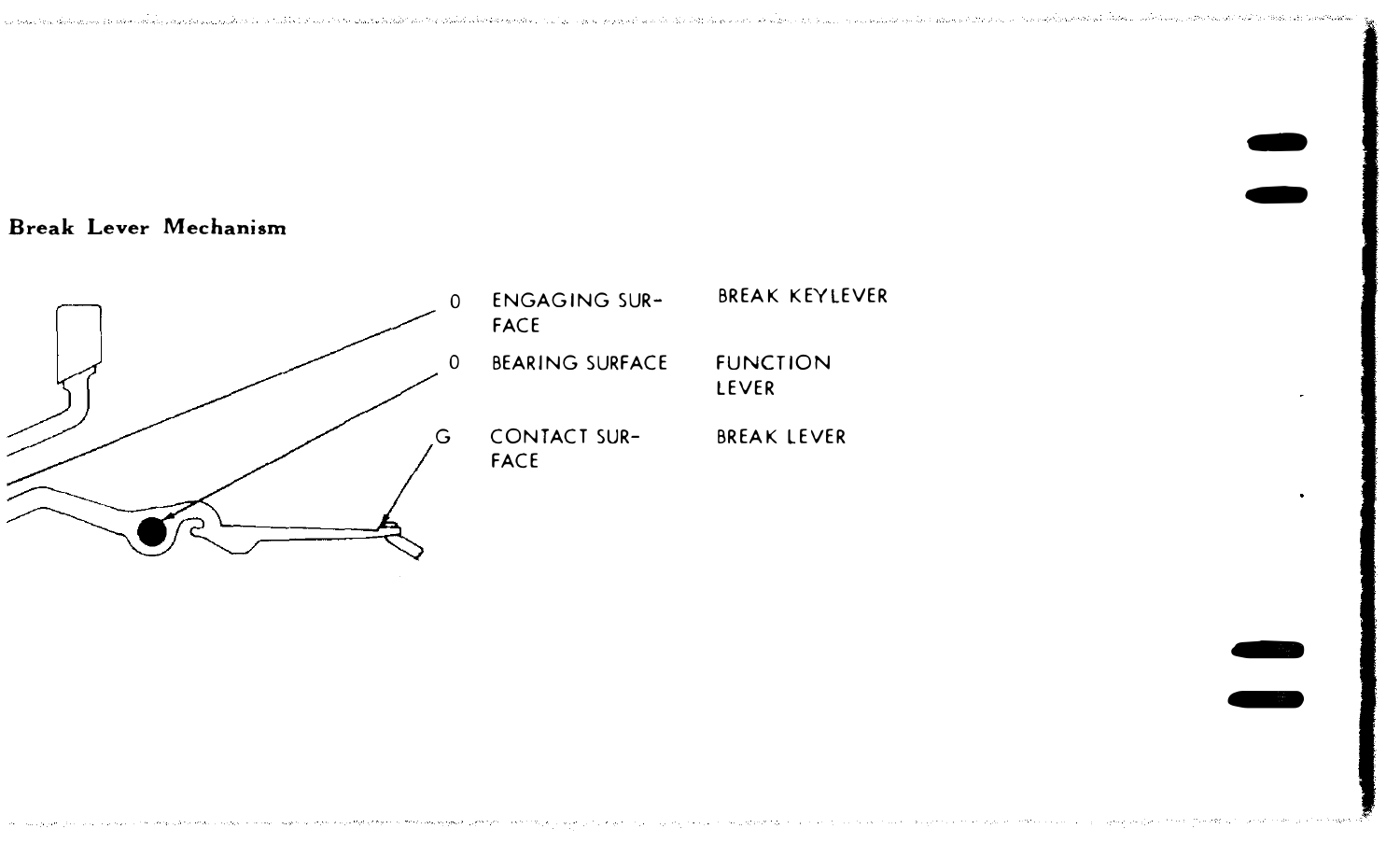#### 3.04 Codelever Mechanism

 $\bullet$ 

ъ

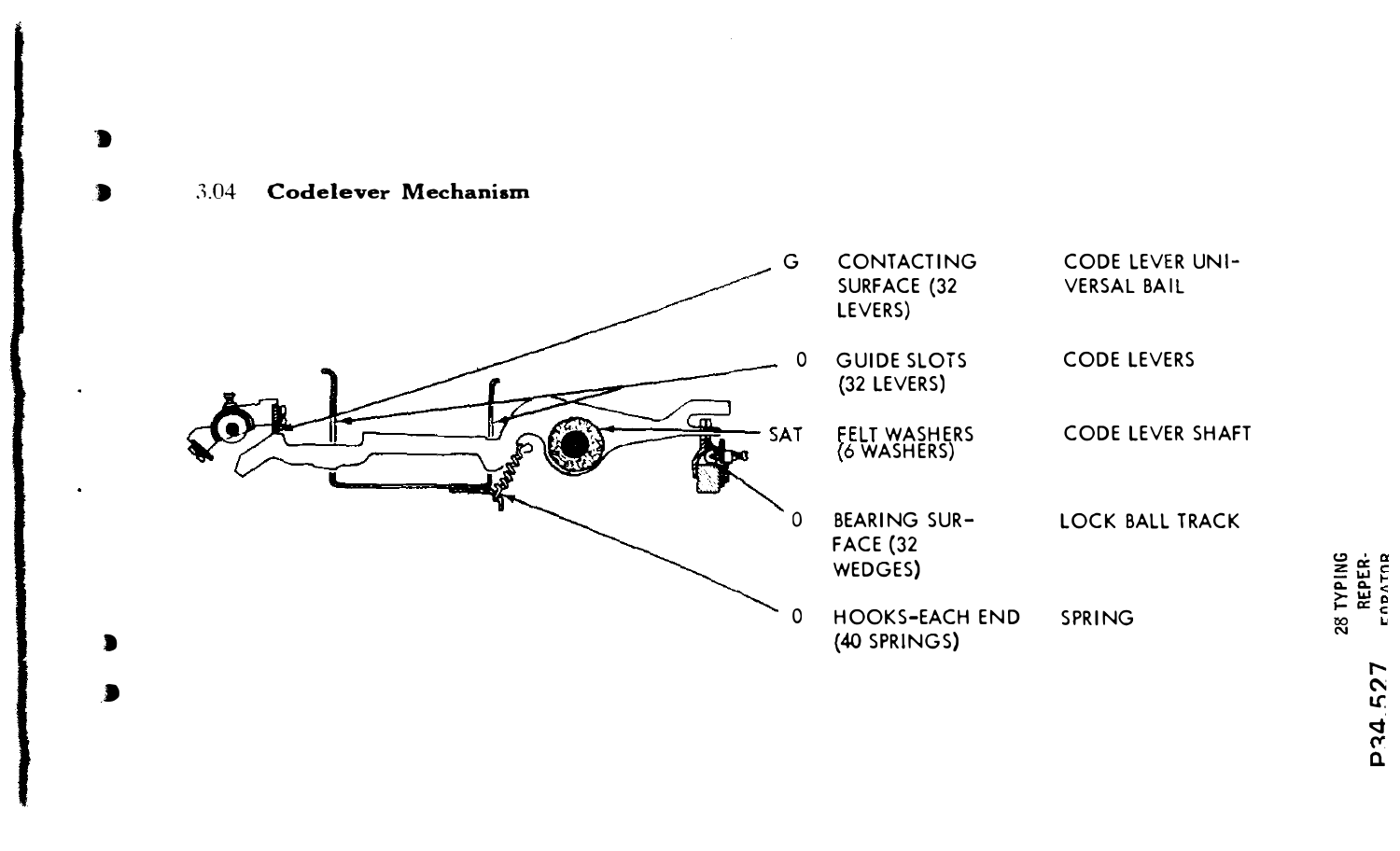$3.05$ Codebar Mechanism (Rear View)

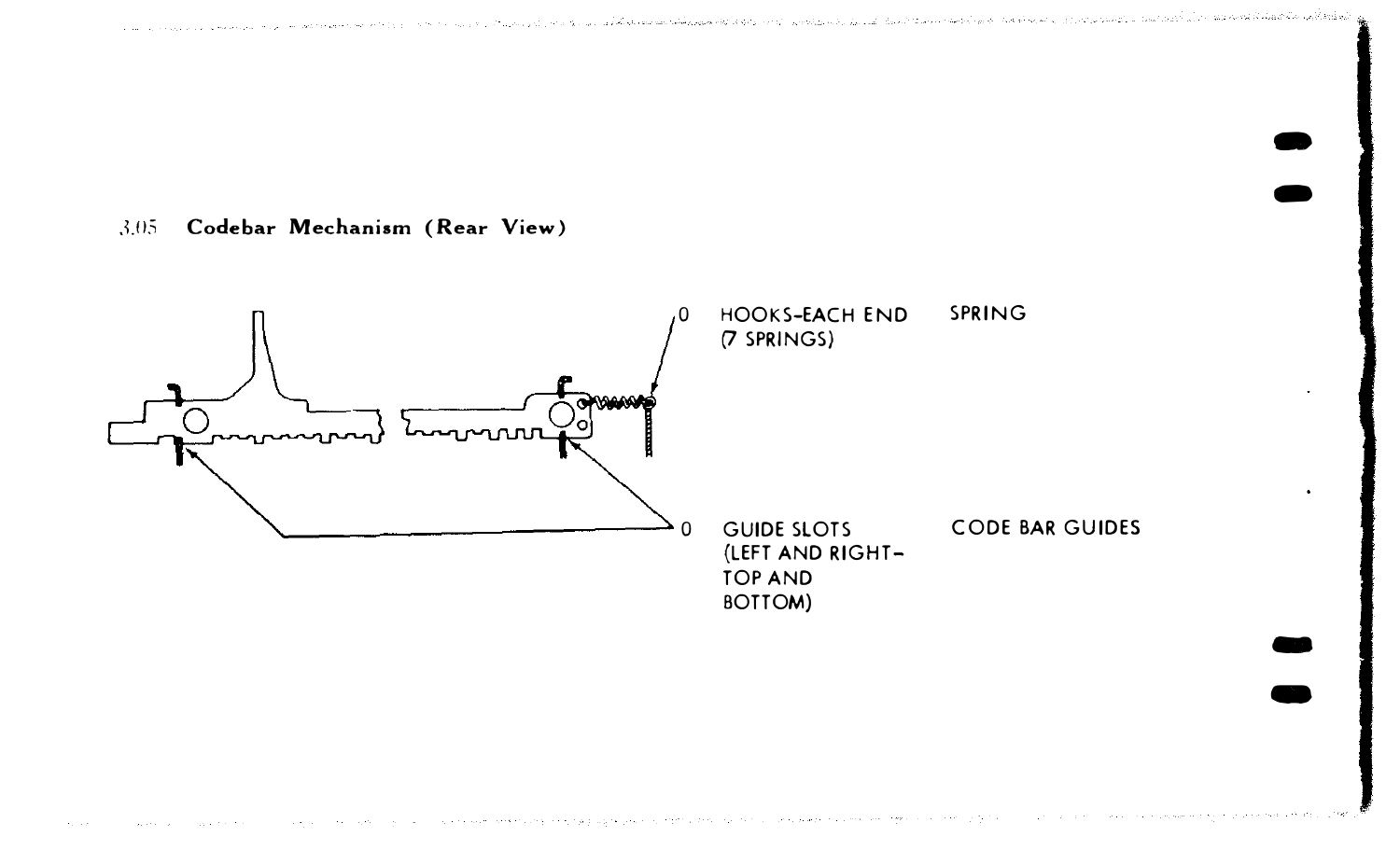#### $-3.06$ Nonrepeat Lever Mechanism

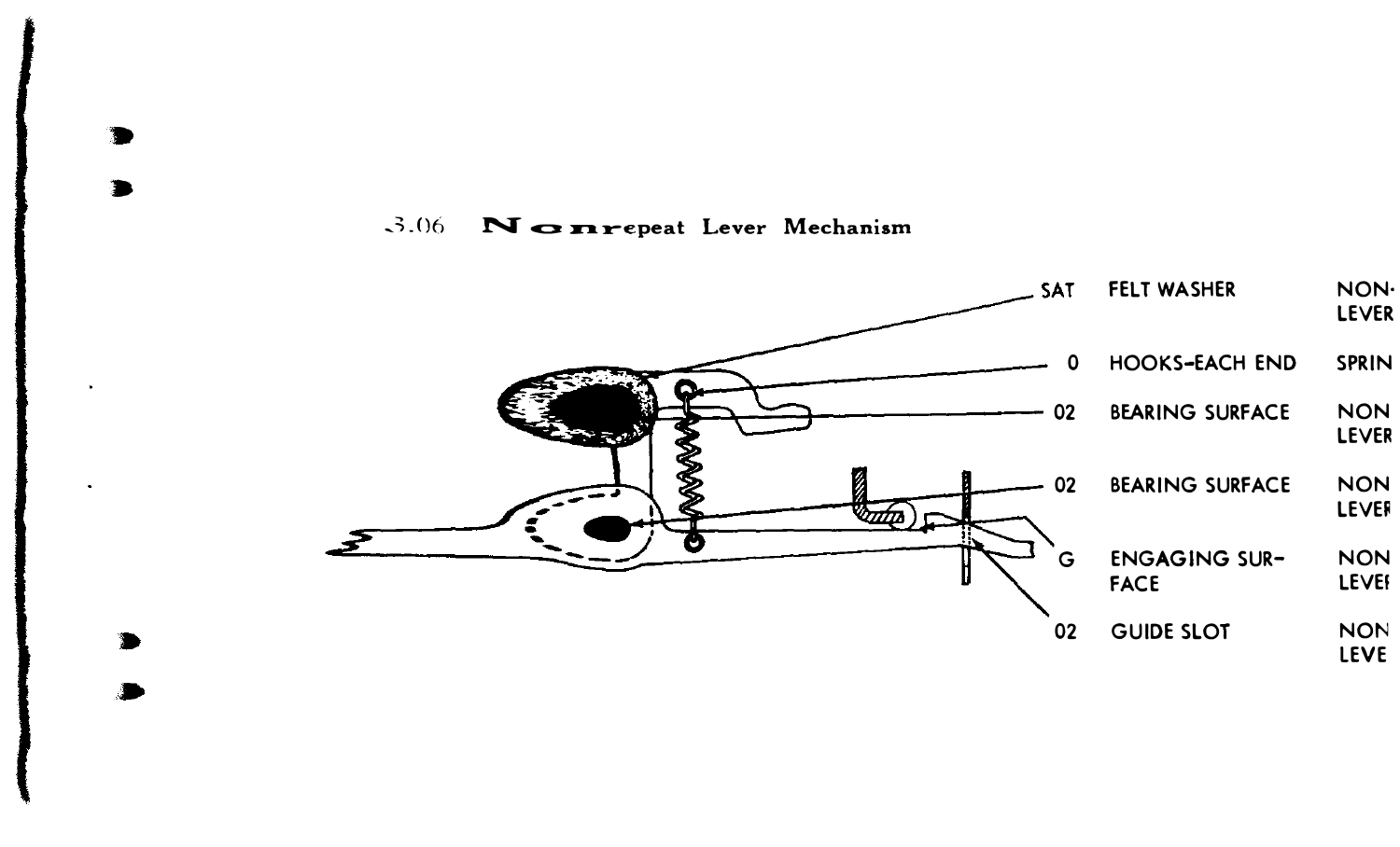ക്കർമ്പോയ് കാഴ്ചകൻക്കെക്ക് അന്തായ സാധാനത്തിന്റെ സ്ക്രീക്ഷ് ക്രിക്കുകയും പ്രത്യേക്കുക. പുകുറെ പ്രസ്ഥാന കാര്യത്തിന്റെ ക്രിക്ക്

Box



 $\bullet$ �

> ..  $\bullet$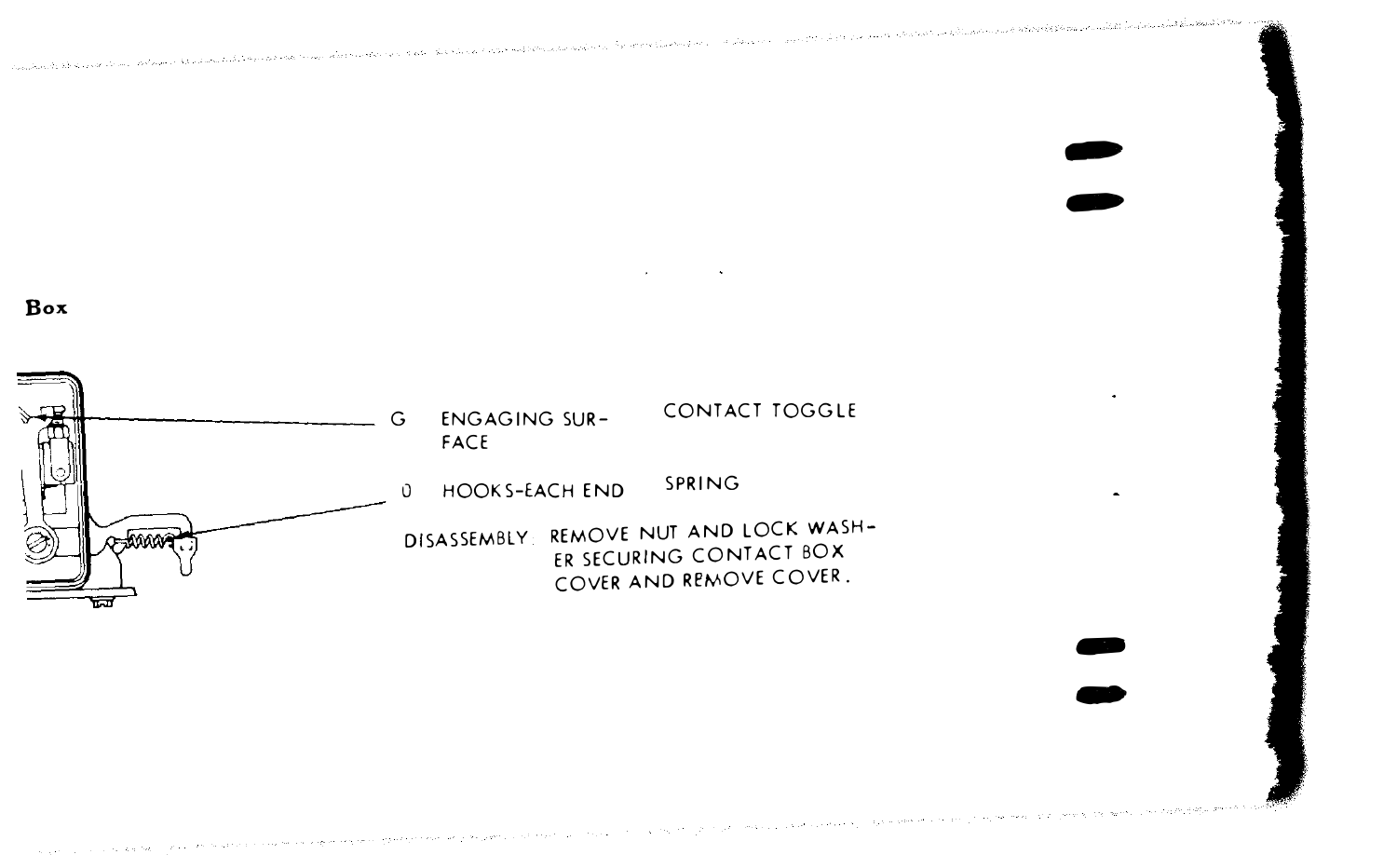3.08 Transfer Bail Mechanism



• •

• •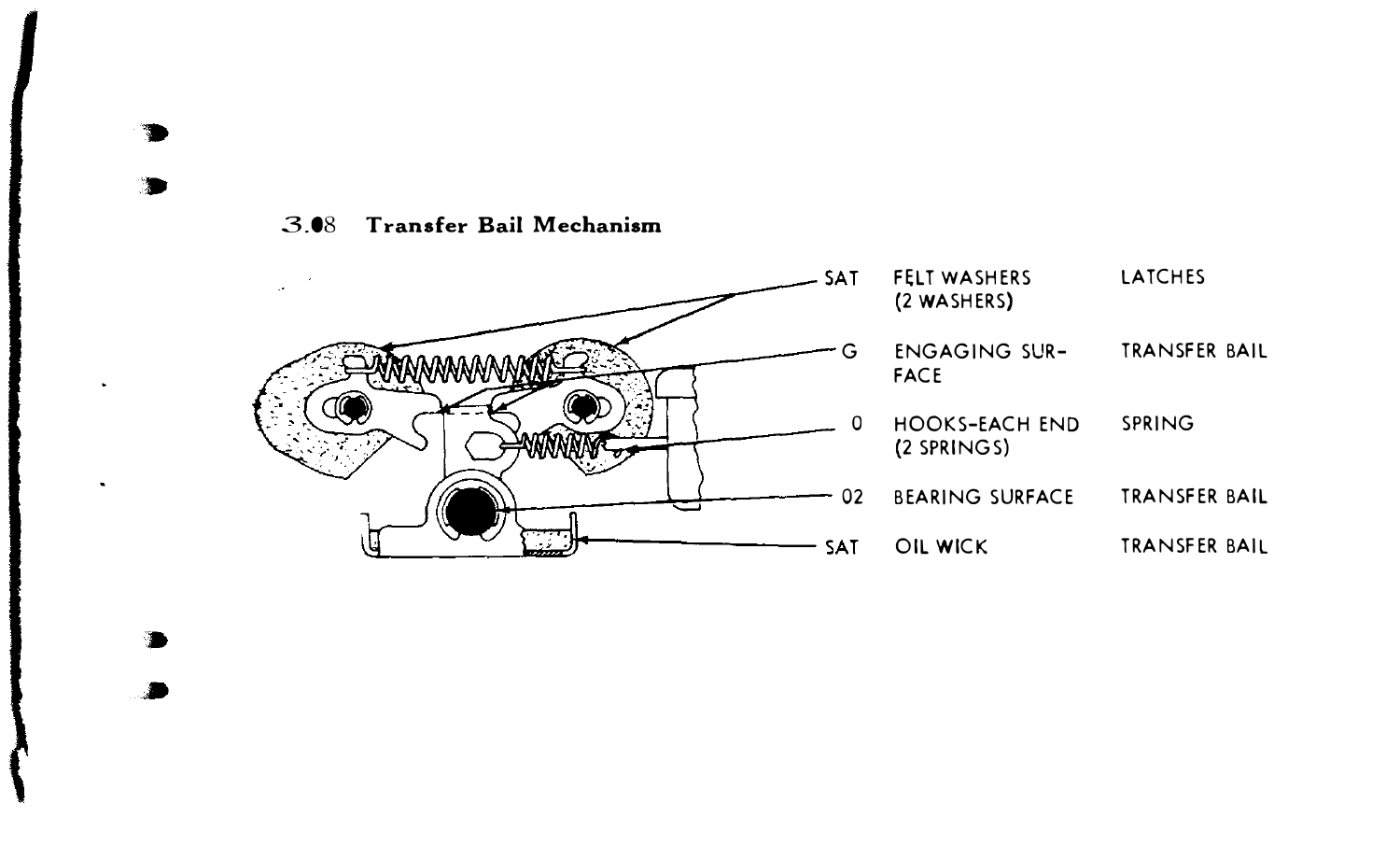فاقواهمت وحصائحهم والمستوقة وقوائيهم المستحجر واحتام ورحيد فهومون وعفراء والوامعة الرفط بالمروي ويروأ ويرتجى التامات التاريبات a para personal de la ciudad de la cada personal a comunidad de la comunidad de la comunidad de la ciudad de l

> $\bullet$  $\bullet$

 $\bullet$ 

#### 3.0'! Transfer Lever Mechanism

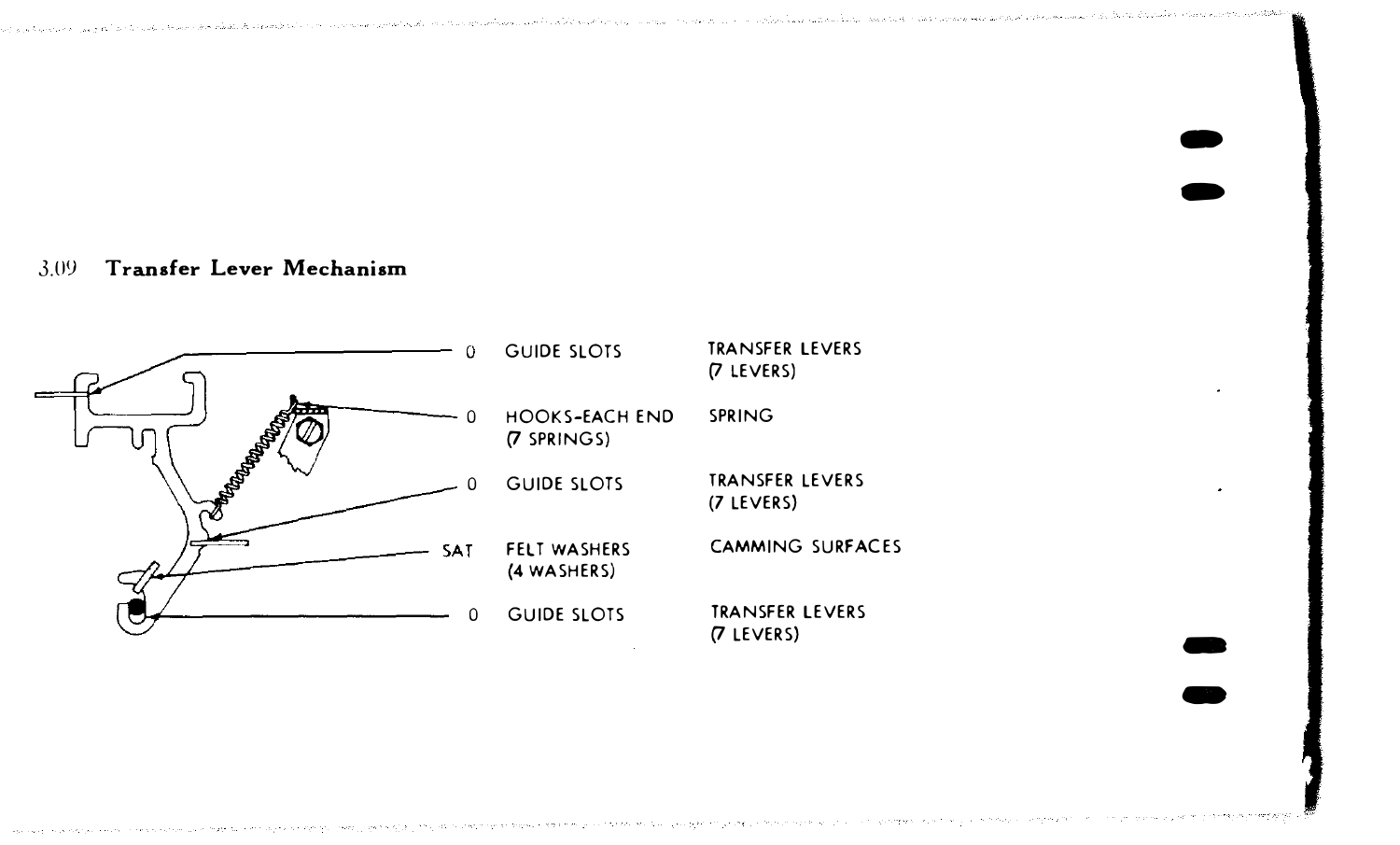#### 3.10 Function Clutch Mechanism

 $\overline{\phantom{a}}$ 

à



P34.527<br>Page 17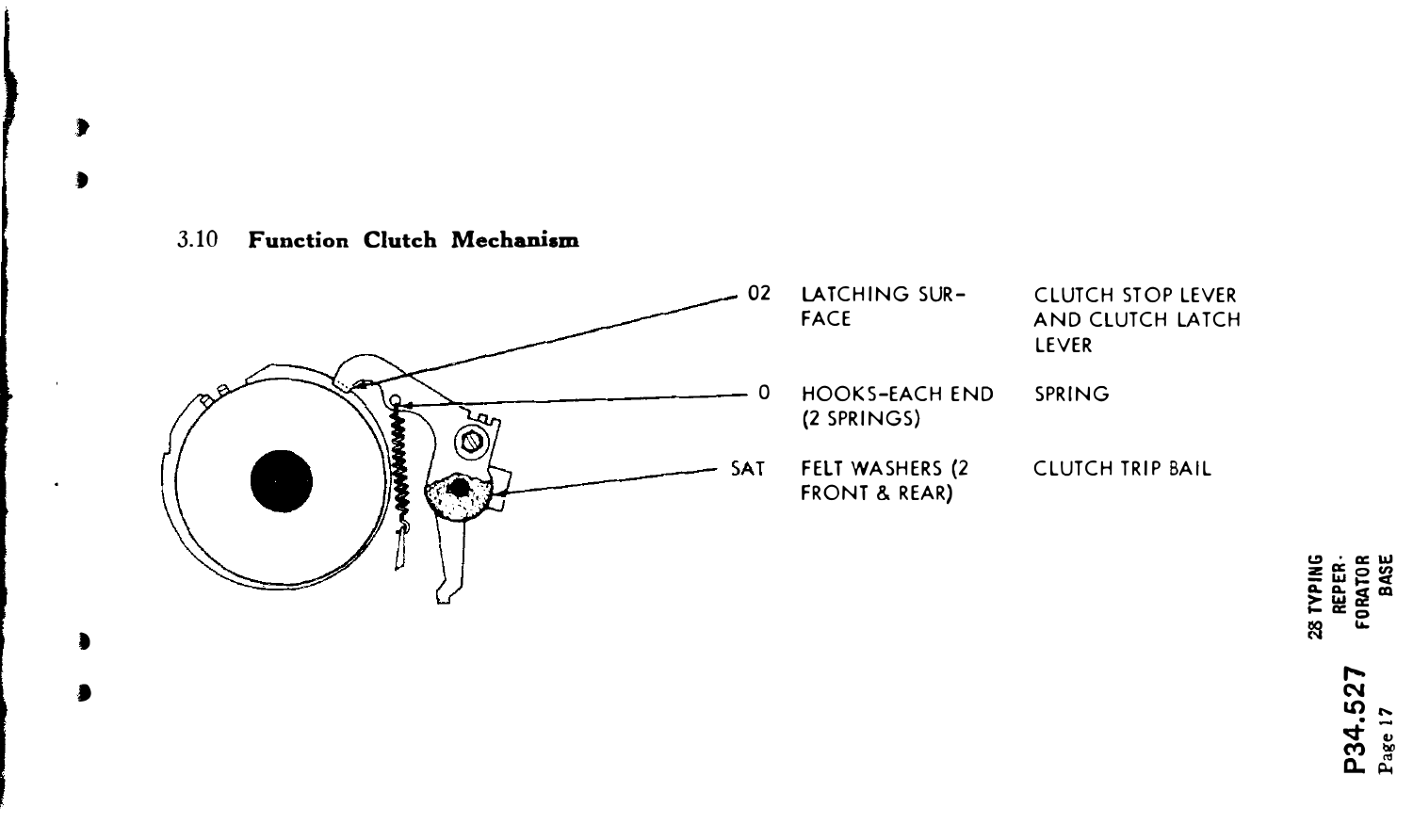$\sim$   $\sim$ 

C.SR.

### 3.11 Local Tape Feed-out Mechanism

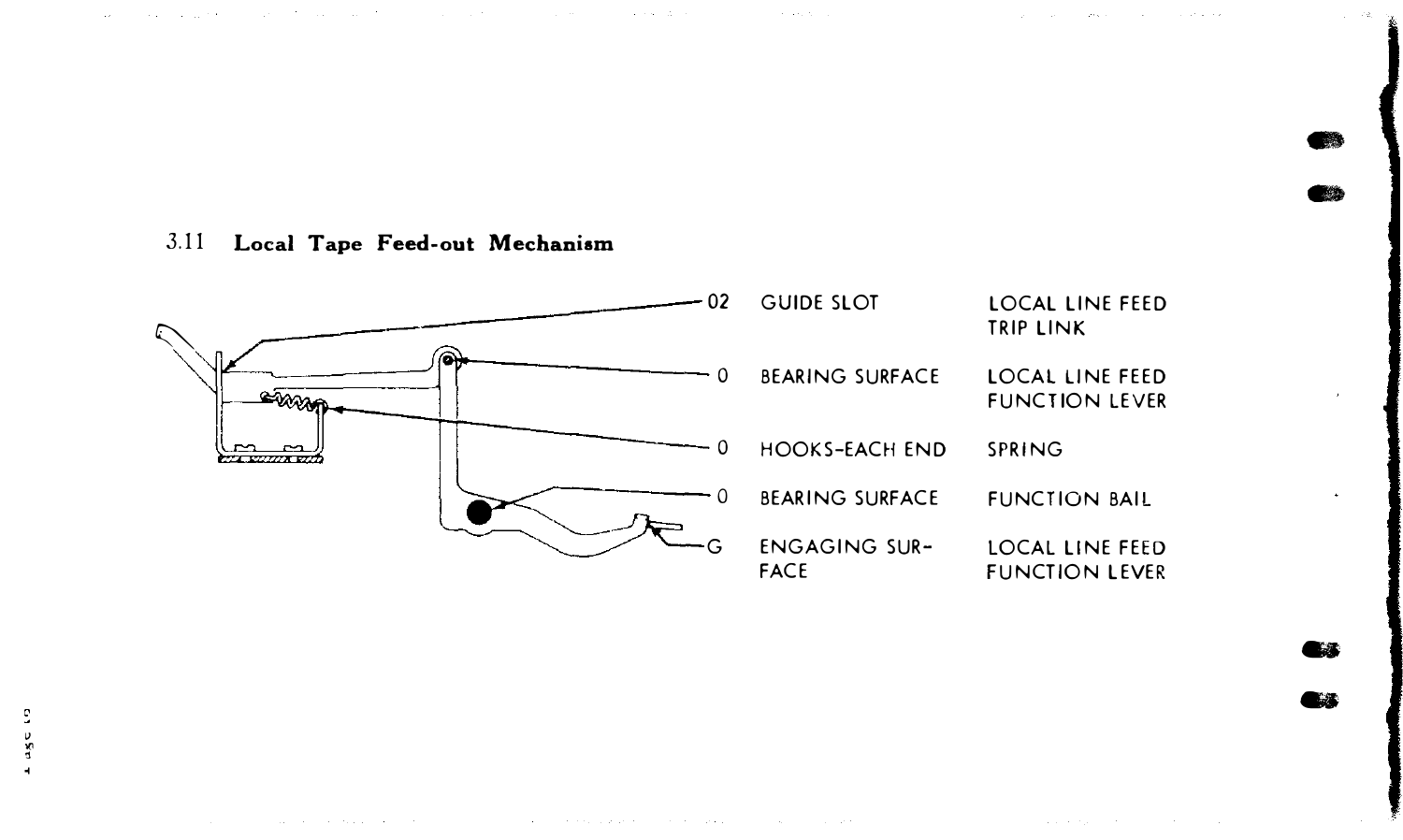#### 3.12 Shaft Mechanism

D

 $\bullet$ 



P34.527 Page 19

 $\ddot{\phantom{1}}$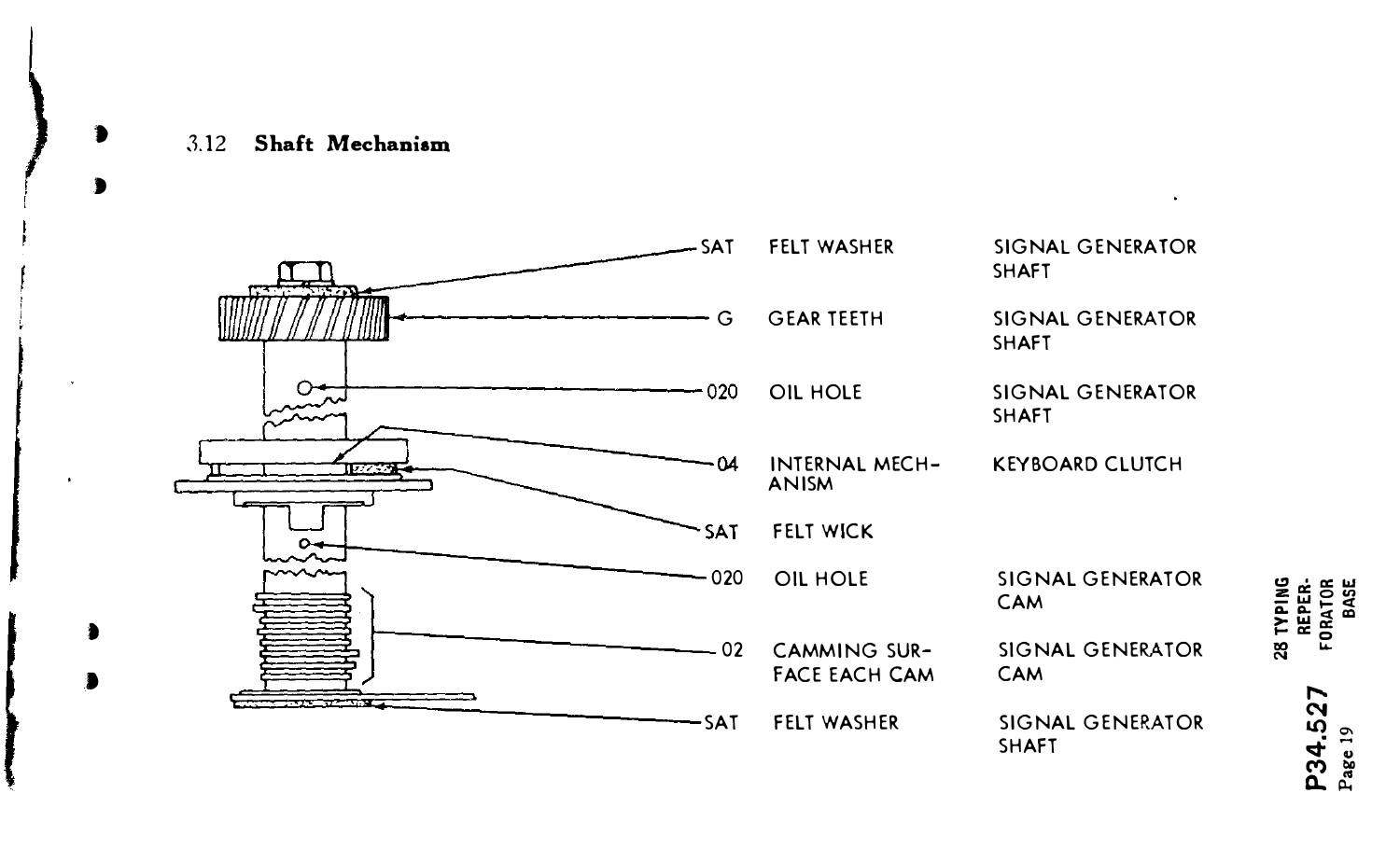### 3.13 Intermediate Gear Mechanism



المتابعة وجعلوه مدارها والمركان فالتاريخ وكالعرورية الترابطو المروانية ووالوالي والراوير والمراوي الساليان

TEETH (2 GEARS)

#### **INTERMEDIATE GEARS**

œ

 $\blacksquare$ 

電透 Q.

**INTERMEDIATE GEAR SHAFT**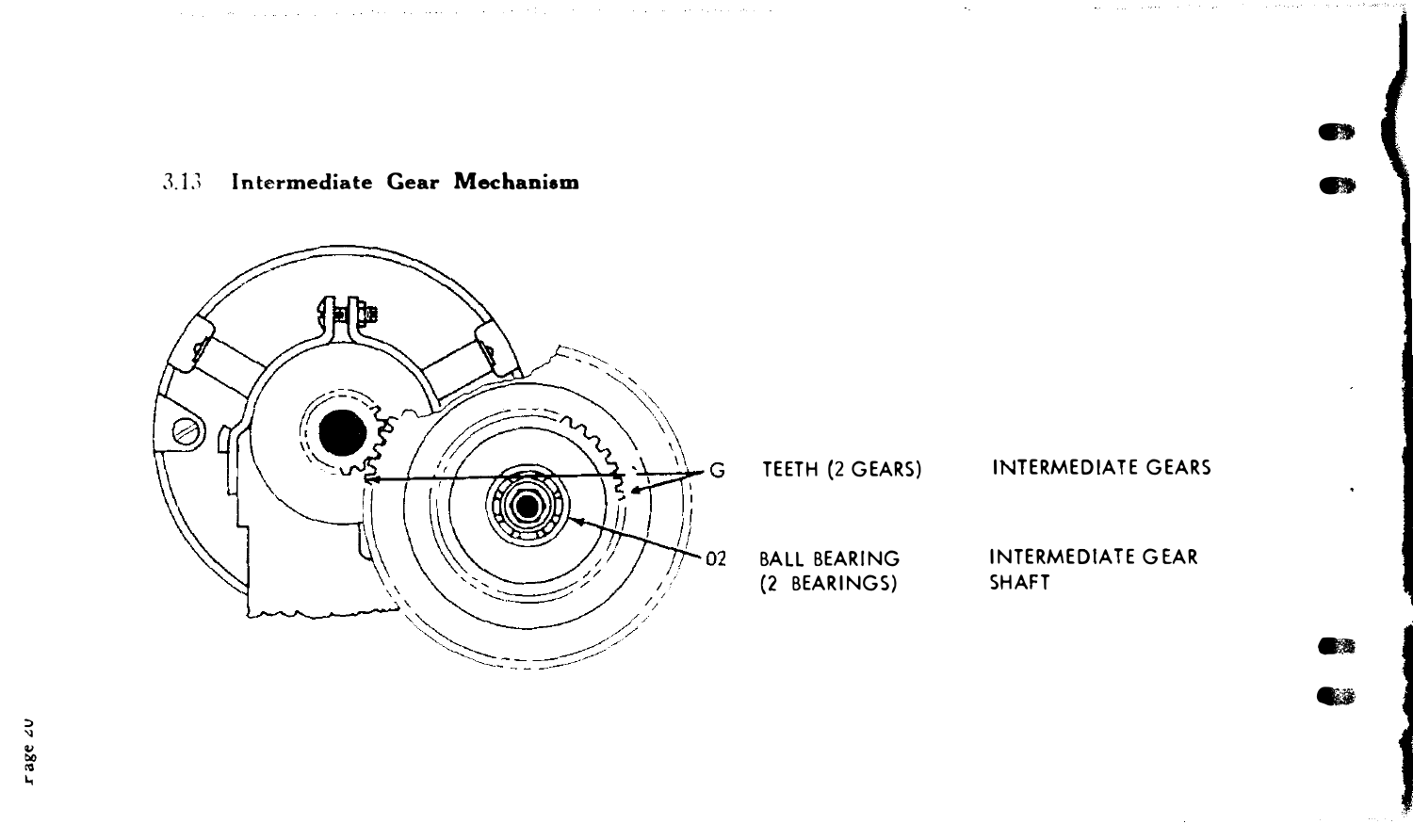

 $\bullet$ 

 $\blacksquare$ 



**28 TYPING<br>REPER-<br>FORATOR**<br>BASE P34.527<br>Page 21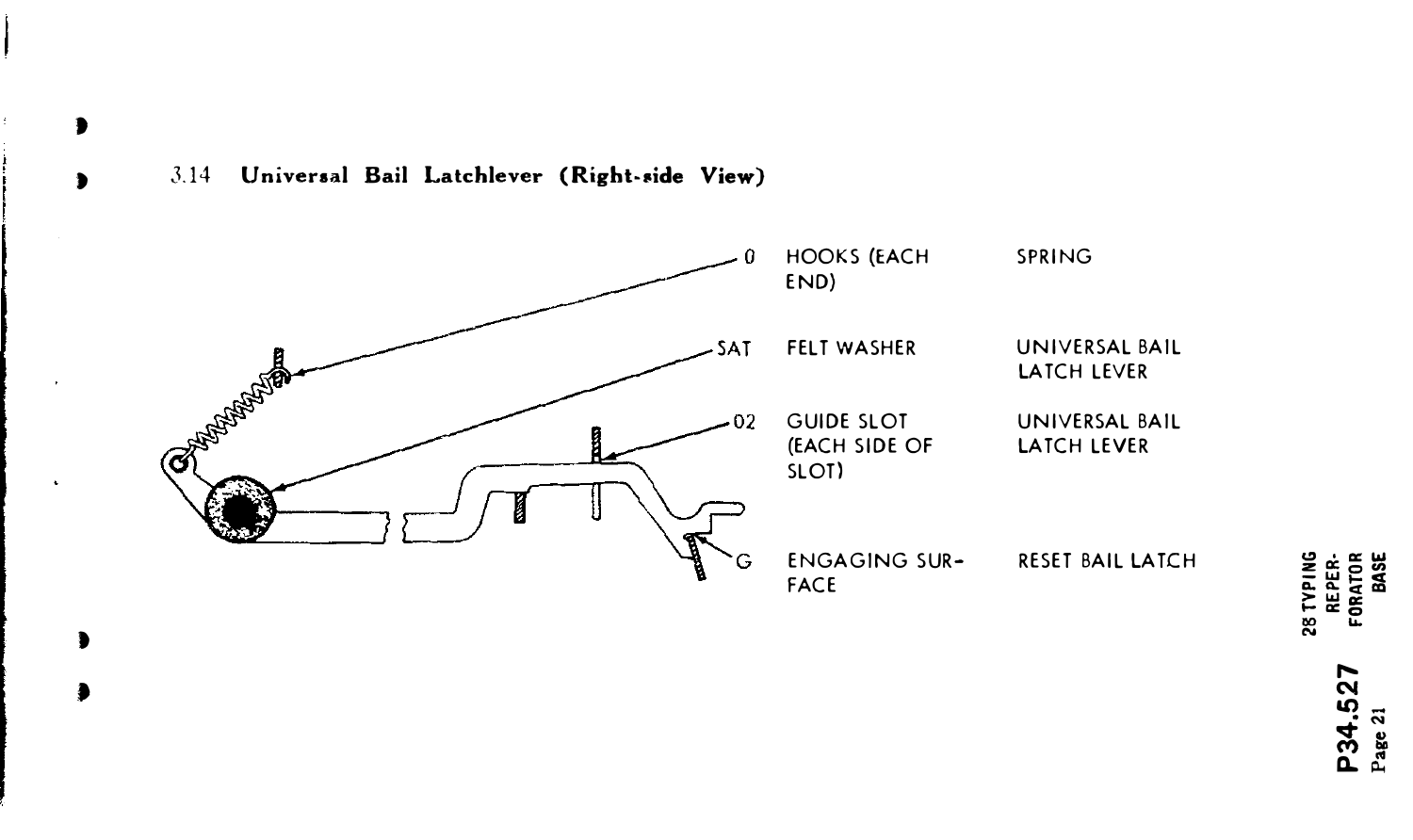#### Locking Bail Mechanism  $3.15$

 $\frac{3}{2}$  $\frac{9}{3}$ 



œ

 $\blacksquare$ ●法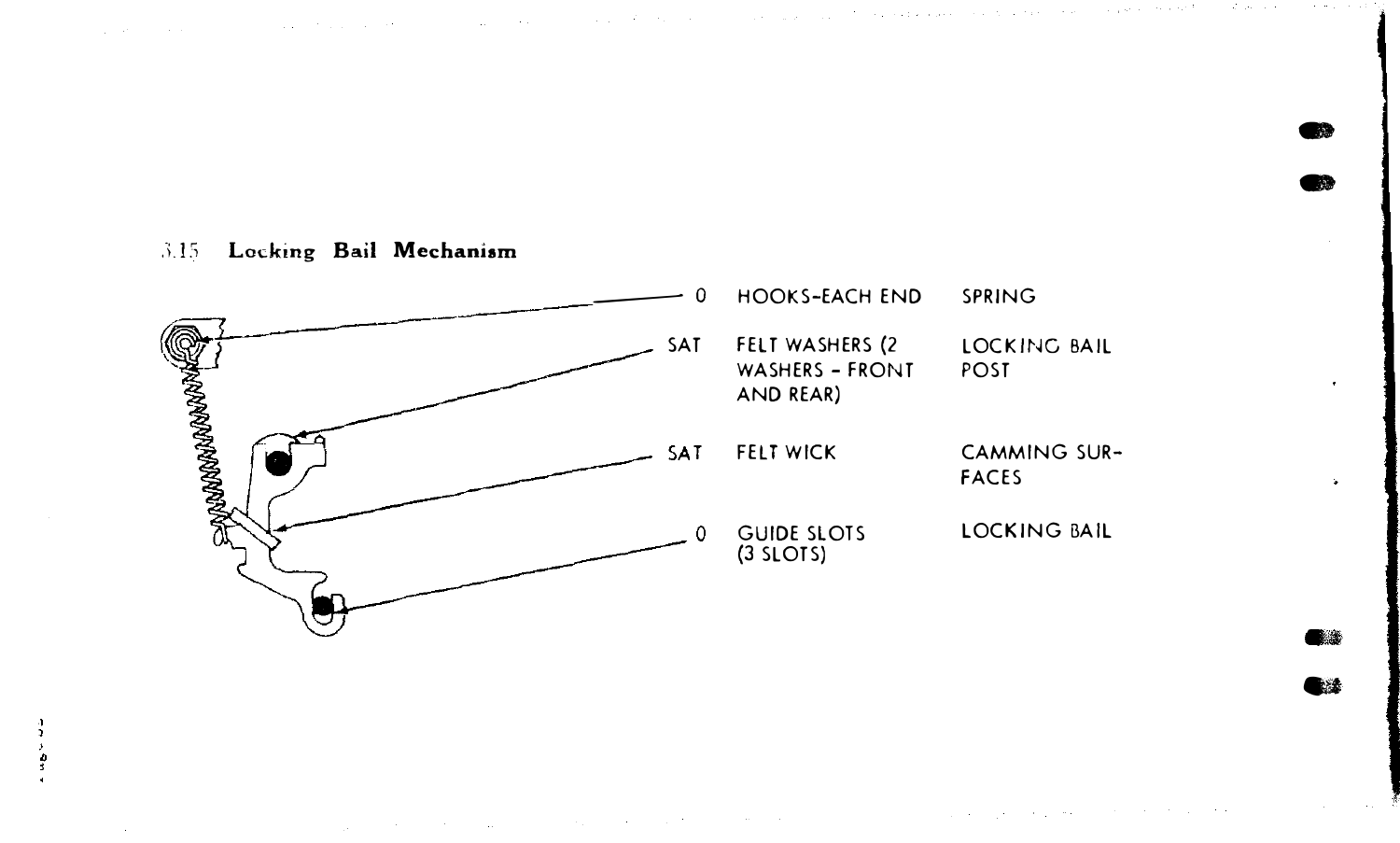$3.16$ Codebar Bail Mechanism



28 TYPING P34.527<br>Page 23

REPER-<br>FORATOR<br>BASE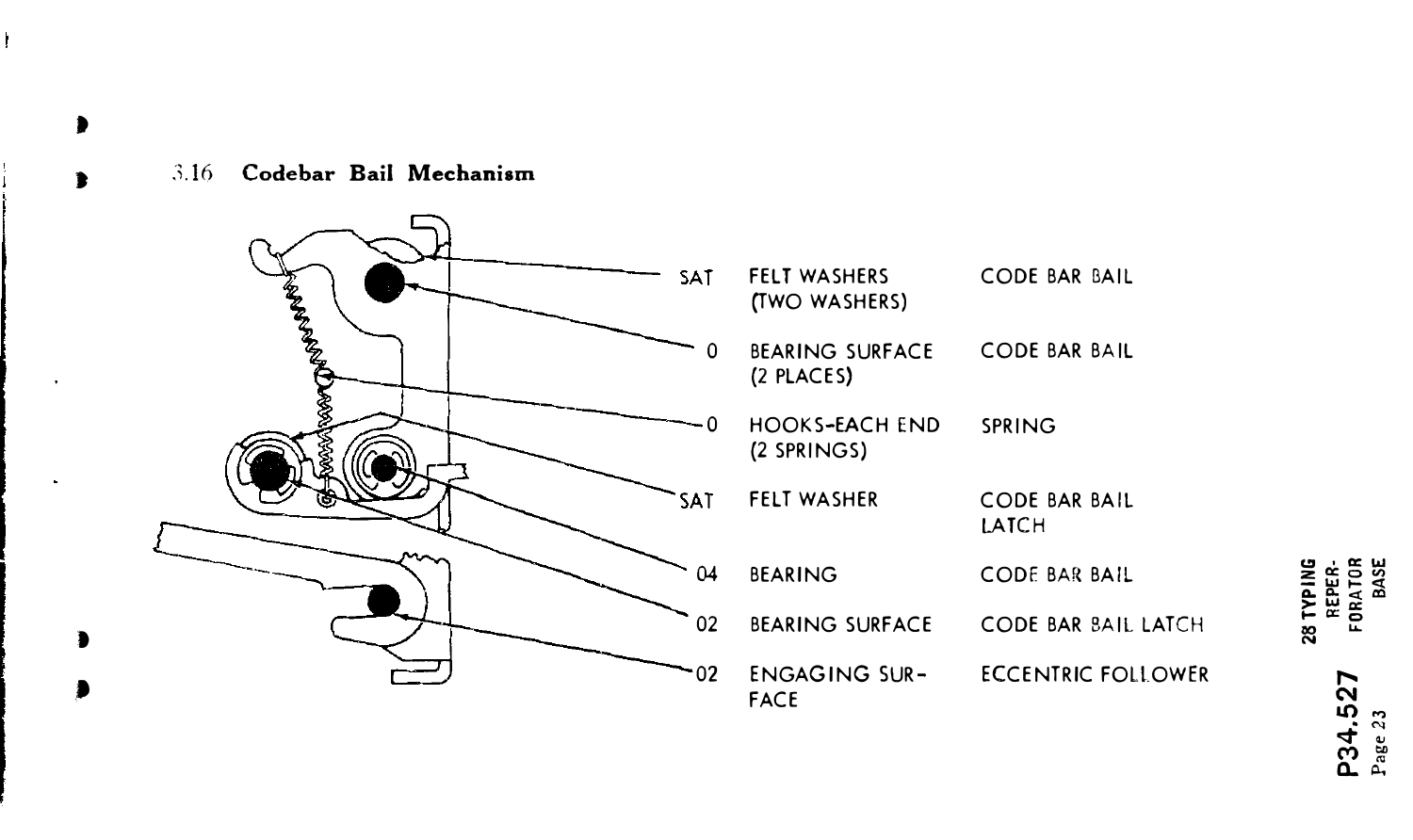

累赘





化二硫酸盐 化二硫酸盐 医血管切除术 化二硫化二酸盐 医阿尔伯氏征 医血管下垂 医血管下垂 计分类 医前列腺 医前列腺 医血管中枢 医前列腺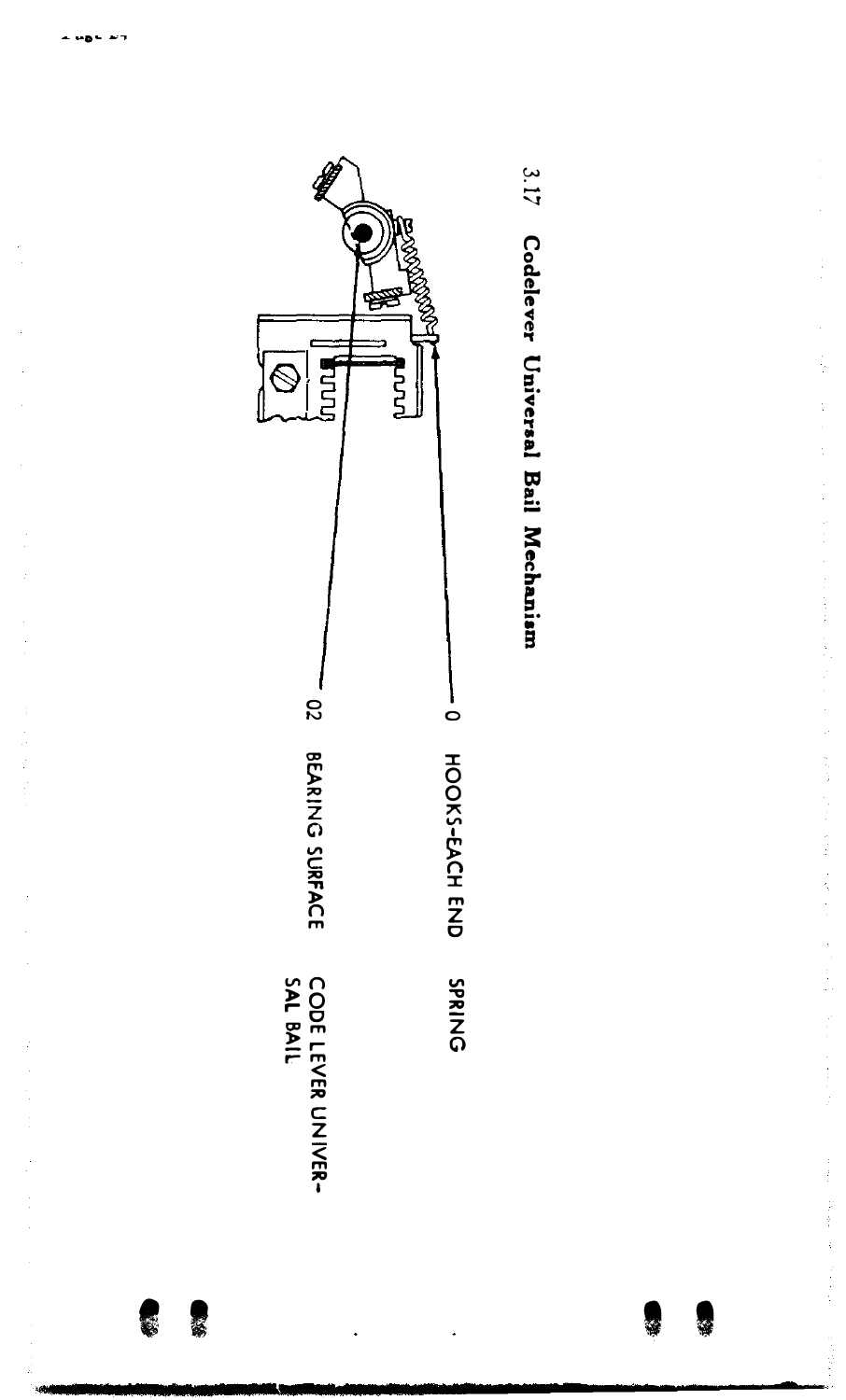

|         | <b>28 TYPING</b> |
|---------|------------------|
|         | <b>REPER-</b>    |
| P34.527 | <b>FORATOR</b>   |
| Page 25 | <b>BASE</b>      |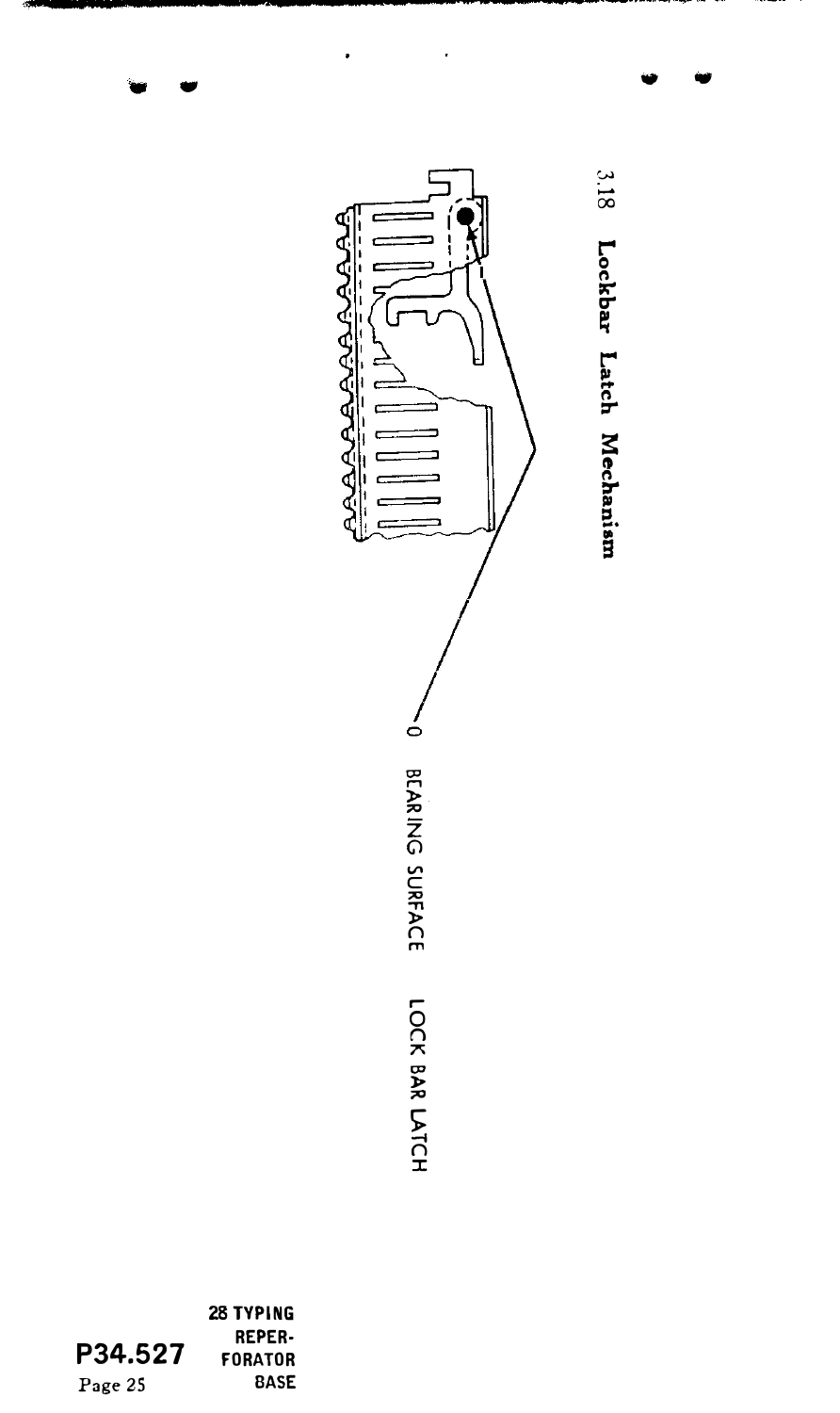### 3.19 Electrical Line-break Mechanism



which is a substitute of the second service in the service of the service of the service of the service of the service of the service of the service of the service of the service of the service of the service of the servic

 $\bullet$  $\bullet$ 

 $\bullet$  $\frac{1}{2}$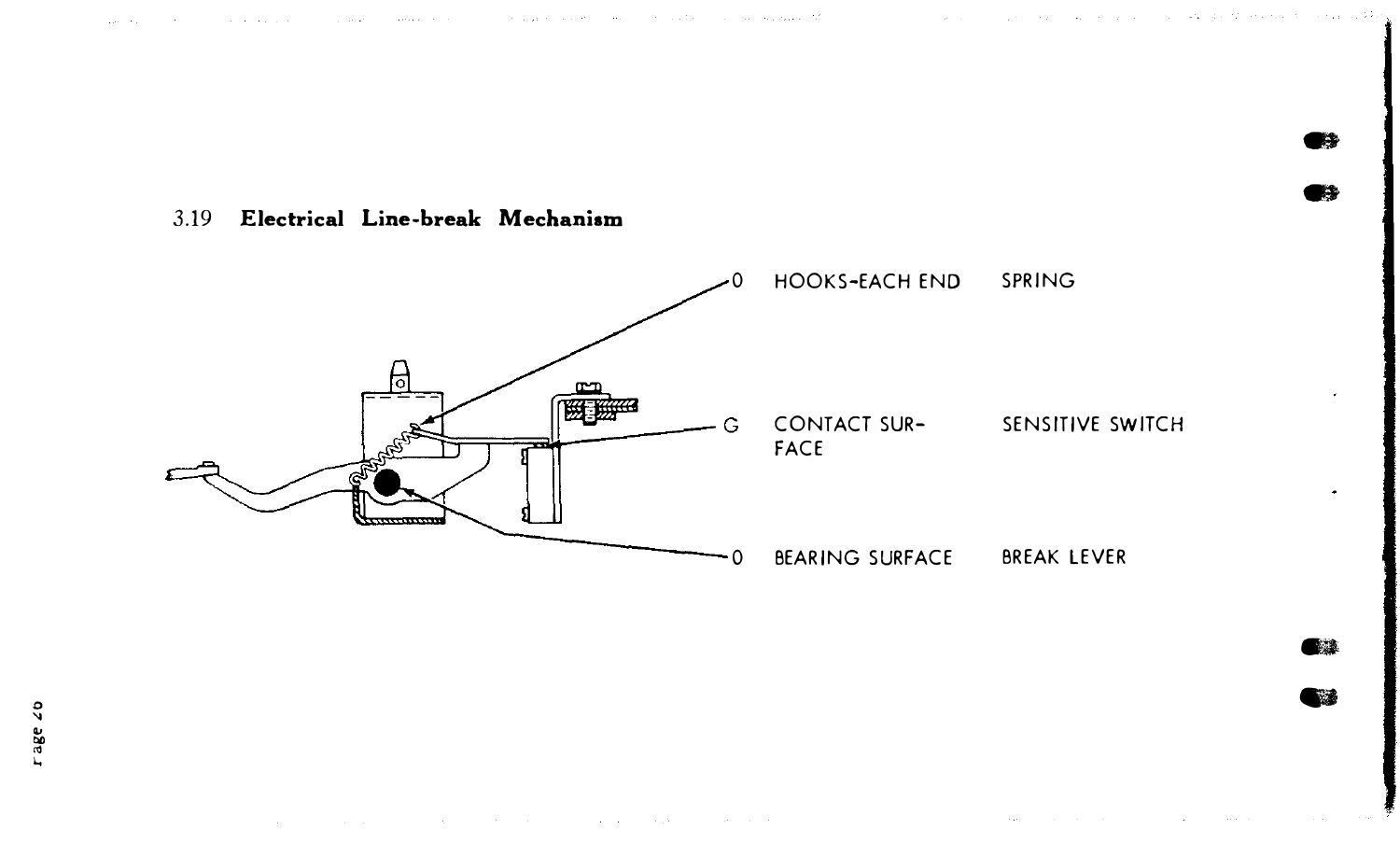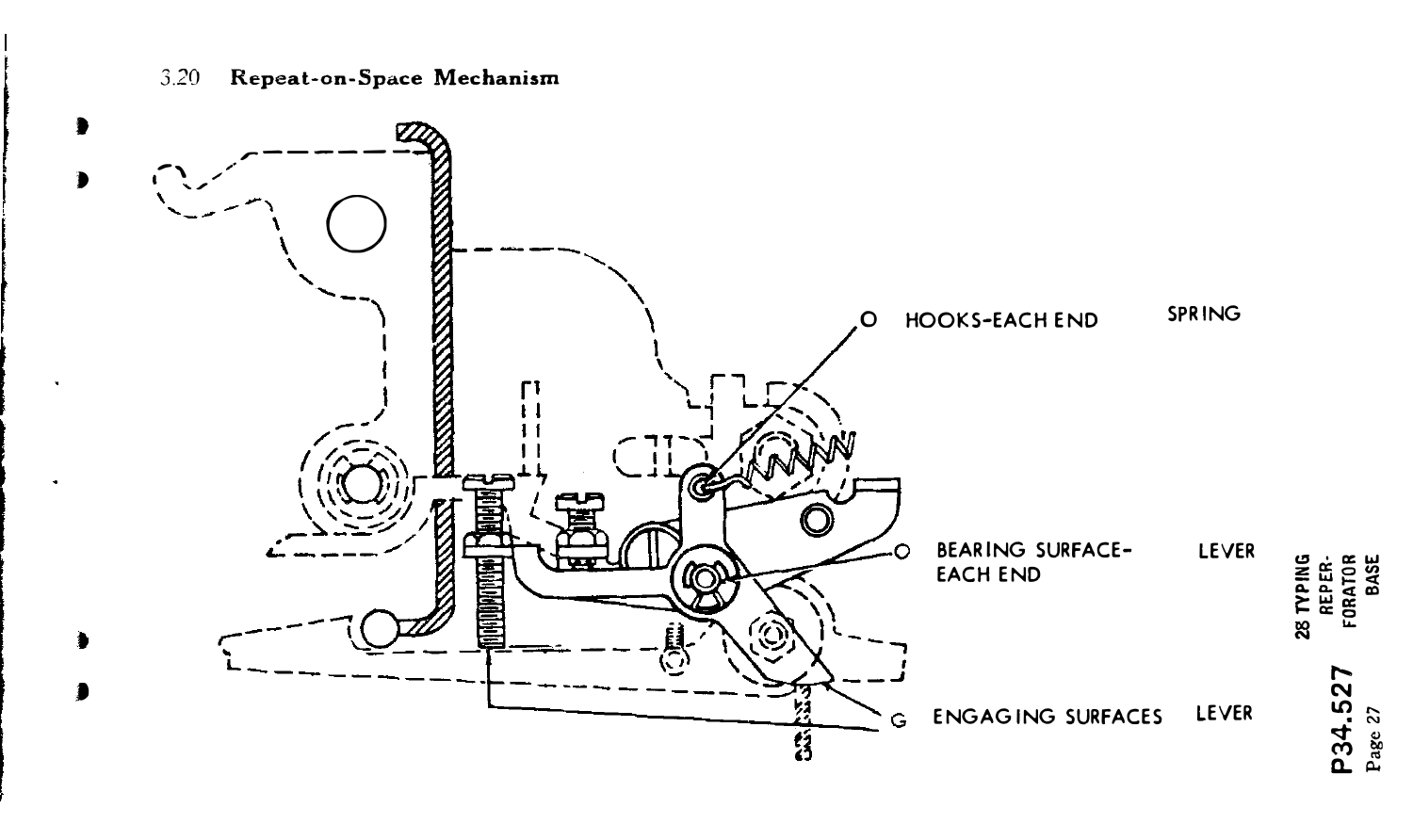$\bullet$  $\bullet$ 

 $\ddot{\phantom{0}}$ 

3.21 Tape-out Switch Mechanism



the control of the control of the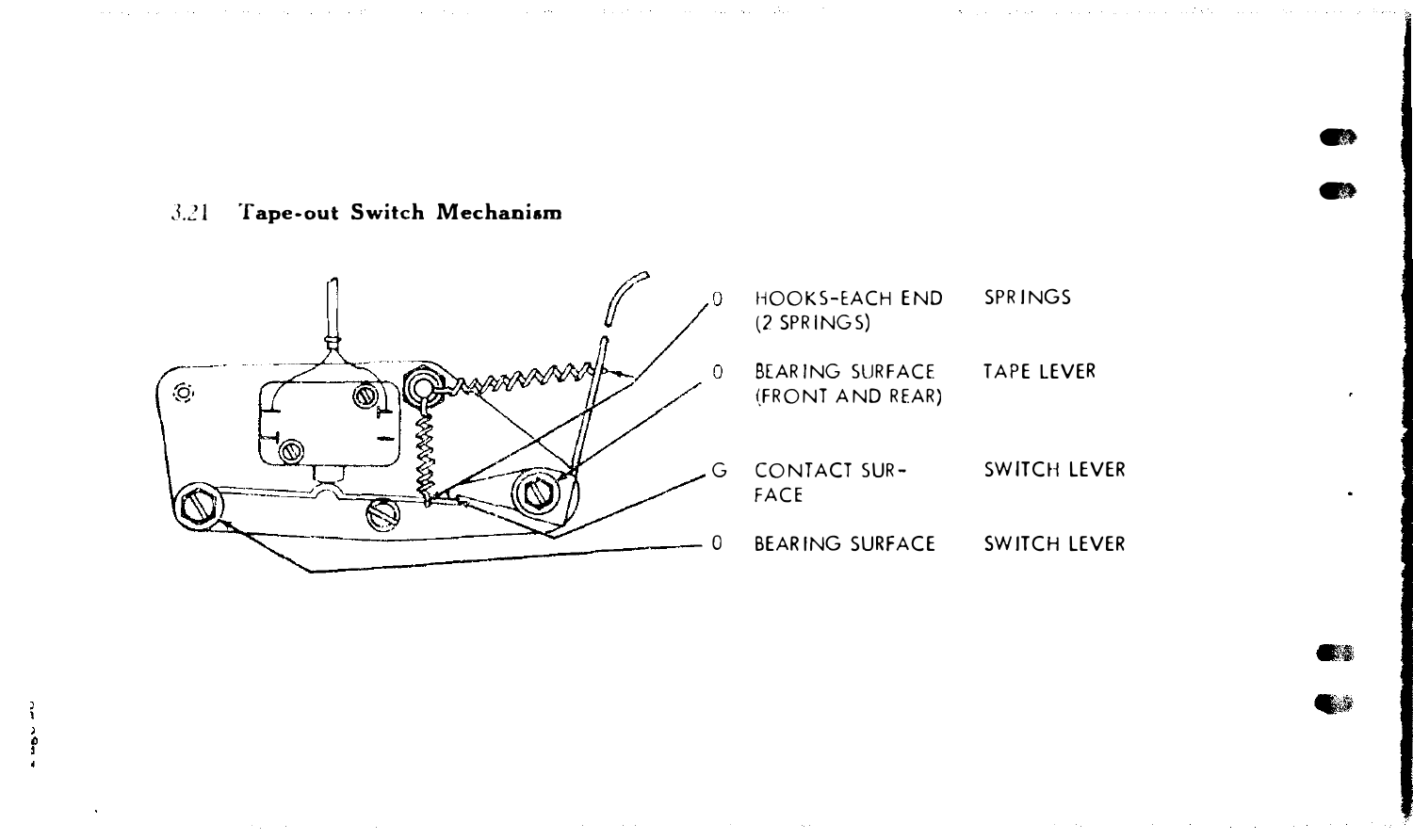#### Character Counter Mechanism  $3.22$

d



**28 TYPING<br>REPER-<br>FORATOR**<br>BASE P34.527<br>Page 29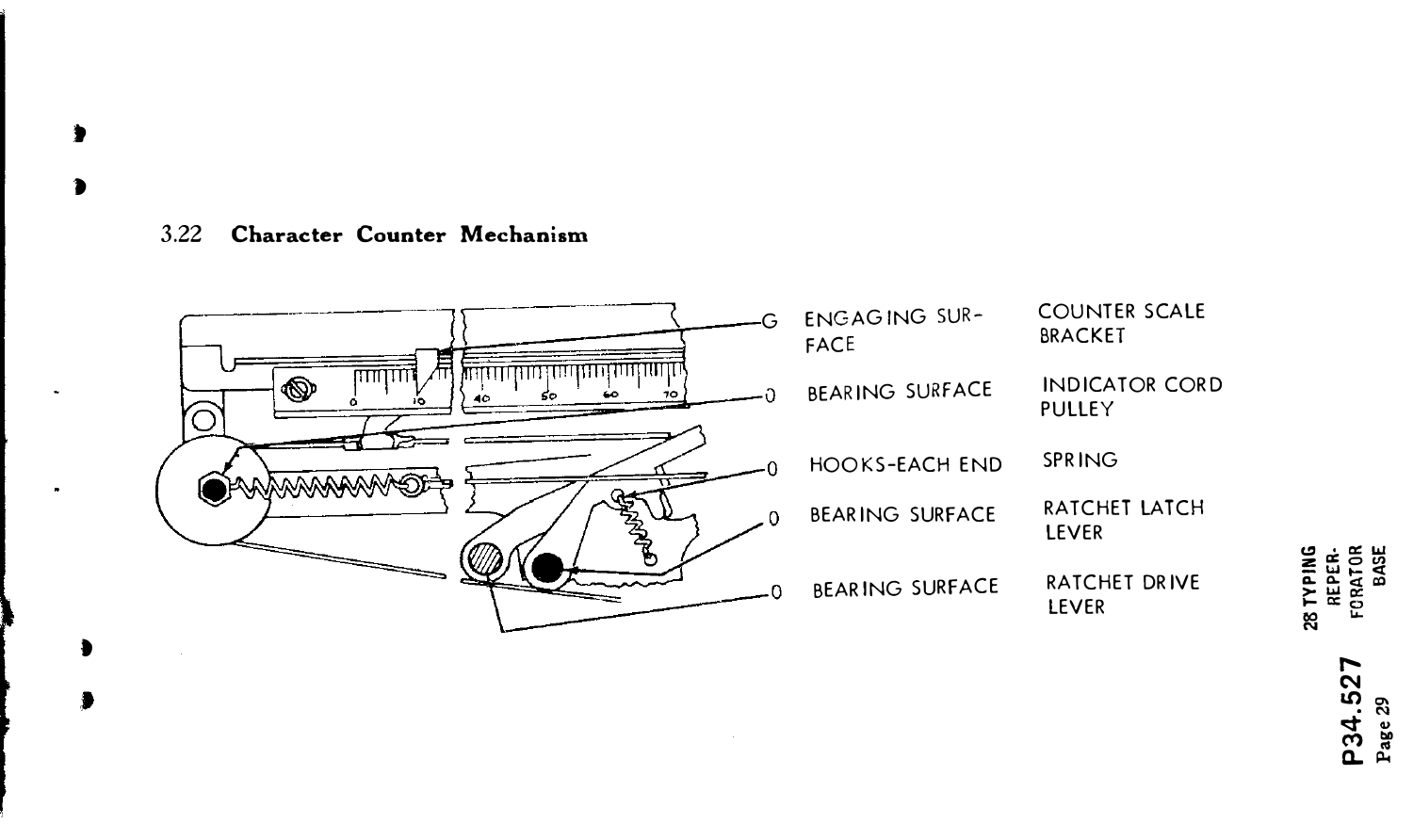#### 3.23 Character Counter Mechanism

and the second company of the second control of the second control of the second control of the second company of the second control of the second control of the second control of the second control of the second control o

the contract of the contract of the contract of the contract of the contract of the contract of the



-

The computation of the computation of the computation

 $\bullet$ 

-

**OBST** 

š

The Common State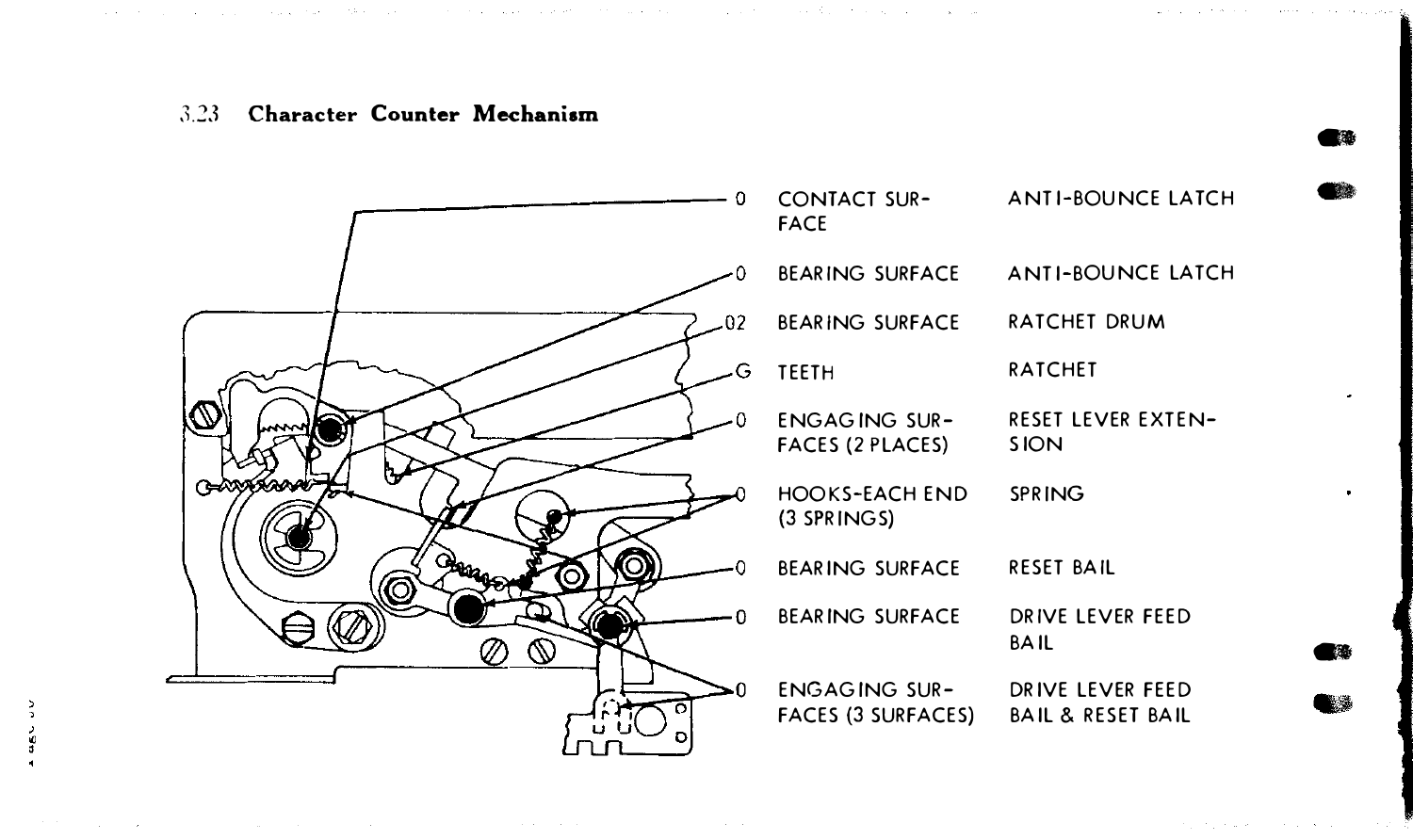## 4. ASSOCIATED BELL SYSTEM PRACTICE

 $\bullet$  $\sim 10$ 

-..

4.01 The following Bell System Practice provides additional information that may be required in connection with this section.

 $\sim$ 

### Subject

Section

 $\ddot{\,}$  .

Alphabetical Index of 28-type Equipment, Bell System Practices, and Associated 28 ASR Station Drawings P34.001

|          | <b>28 TYPING</b> |
|----------|------------------|
| P34.527  | <b>REPER-</b>    |
| Page 31  | <b>FORATOR</b>   |
| 31 Pages | <b>BASE</b>      |

 $\ddot{\phantom{a}}$